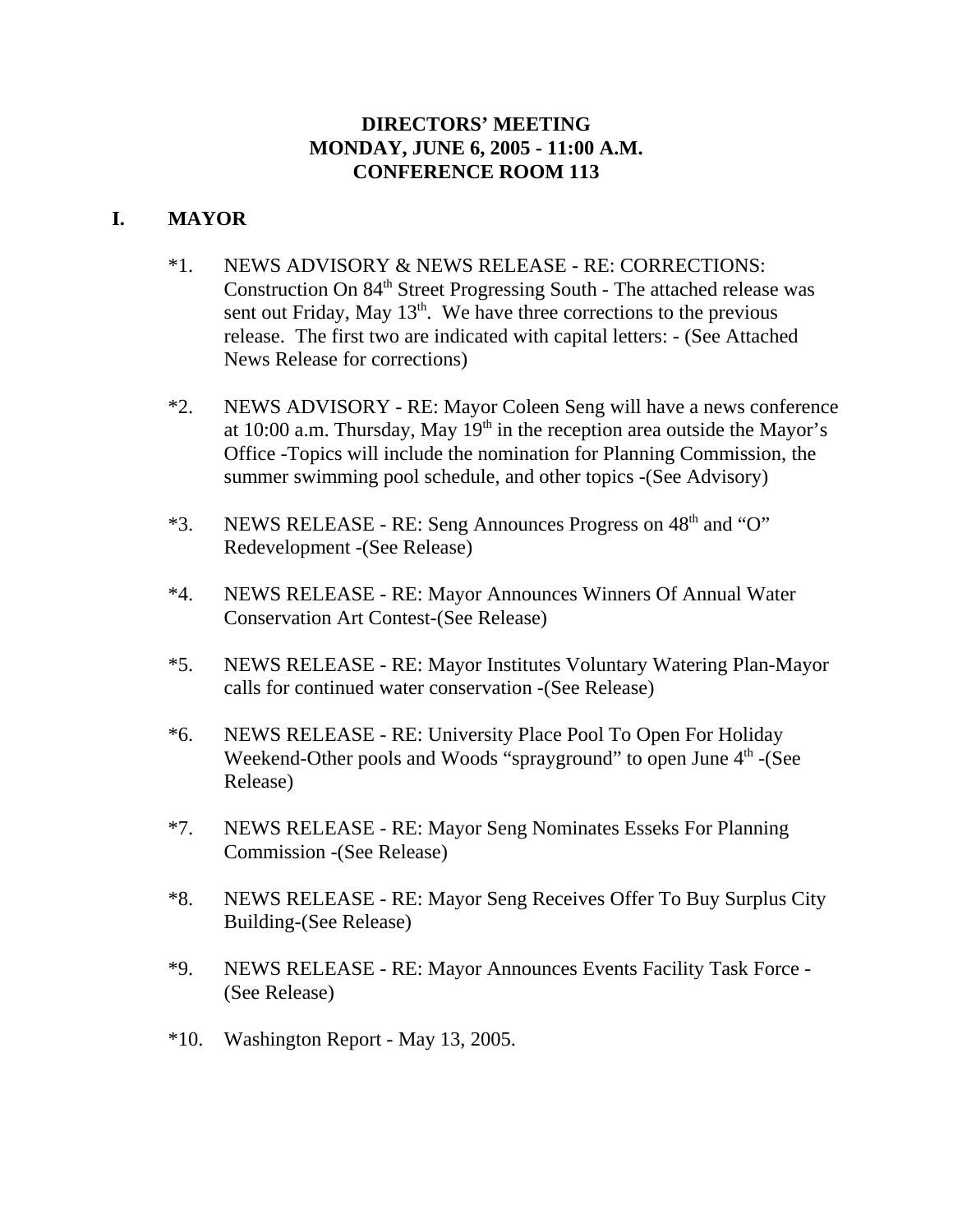- \*\*11. NEWS ADVISORY RE: News conference at 2:30 p.m., Thursday, May 26th in the Mayor's Conference Room - Mayor Seng and Public Works officials will have an update on Wednesday's water main break, which has closed traffic on a portion of  $84<sup>th</sup>$  Street; also will discuss the City's theater policy, the Capital Humane Society announcement and activities planned for Memorial Day-(See Advisory)
- \*\*12. Washington Report May 20, 2005.
	- 13. NEWS RELEASE RE: Water Main Break To Close 84<sup>th</sup> Street Into Next Week -(See Release)
	- 14. NEWS RELEASE RE: Mayor Supports Current Theater Policy As Balanced Success – B. Executive Summary of Findings - (See Release)
	- 15. NEWS RELEASE RE: Mayor Says New Relationship With Humane Society Will Benefit Community -(See Release)
	- 16. NEWS RELEASE RE: Mayor Calls For Moment Of Silence On Memorial Day -(See Release)
	- 17. NEWS ADVISORY RE: Mayor Seng's Public Schedule Week of May 28 through June 3, 2005-Schedule subject to change -(See Advisory)
	- 18. NEWS RELEASE RE: 40<sup>th</sup> Street Between Yankee Hill and San Mateo To Reopen Tuesday -(See Release)
	- 19. NEWS ADVISORY RE: Mayor Seng & representatives of the NRD, City Public Works & Utilities and Parks & Rec. Departments will have a news conference at 10:00 a.m. Thursday, June  $2<sup>nd</sup>$  - (See Advisory)
	- 20. NEWS RELEASE RE: Grassland Purchase By Foundation Enhances Pioneers Park -(See Release)
	- 21. NEWS RELEASE RE: City, NRD Honored For Floodplain Management (See Release)
	- 22. Washington Report May 27, 2005.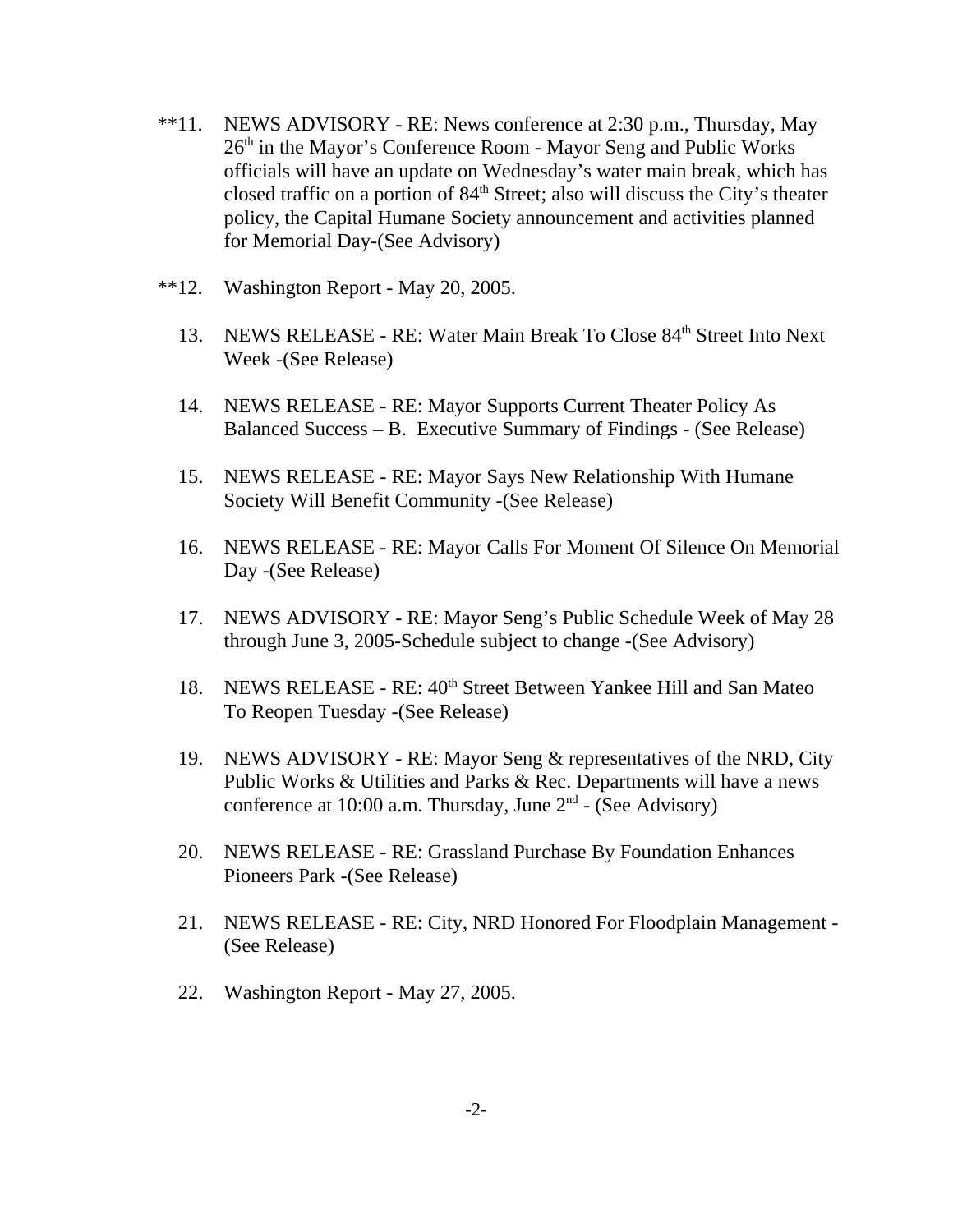### **II. DIRECTORS**

### **COUNTY COMMISSIONERS**

1. Letter from County Commissioners - RE: Concerned about the potential sale of the "K" Street Complex. This sale raises a number of serious legal and financial problems: -(See Letter)

### **FINANCE DEPARTMENT/BUDGET**

1. Material from Steve Hubka - RE: May Sales Tax Reports -(See Material)

## **FINANCE DEPARTMENT/CITY TREASURER**

 \*\*1. Monthly City Cash Report - City of Lincoln-Pledged Collateral Statement - April 2005.

## **HEALTH**

\*\*1. NEWS RELEASE - RE: Partnering To Prevent Family Swimming Pool Drownings - (See Release)

## **HUMAN SERVICES**

\*1. Report - 'Ride For Five' Low-Income Transportation Pilot Project Final Report, October 1, 2004 -March 31, 2005 - Submitted by Kit Boesch; Technical and Data Contributions by: Volunteer Partners - StarTran-Department of PW/U - (Council copies of this Report placed in their file folders on 5/17/05)(Copy of this Report on file in the City Council Office)

## **PLANNING**

\*1. Letter from Mayor Coleen Seng to Lincoln/Lancaster County Planning Commission Mary Bills-Strand, Chair -sent to Council Office by Jean Walker - RE: Item #7: Comp Plan Amendment # 05011, to rezone land at the Lancaster Event Center for commercial development-Annual Review Public Hearing-5/18/05- Mayor Seng requesting that at the conclusion of the public hearing the Commission vote to place this request on pending - (See Letter)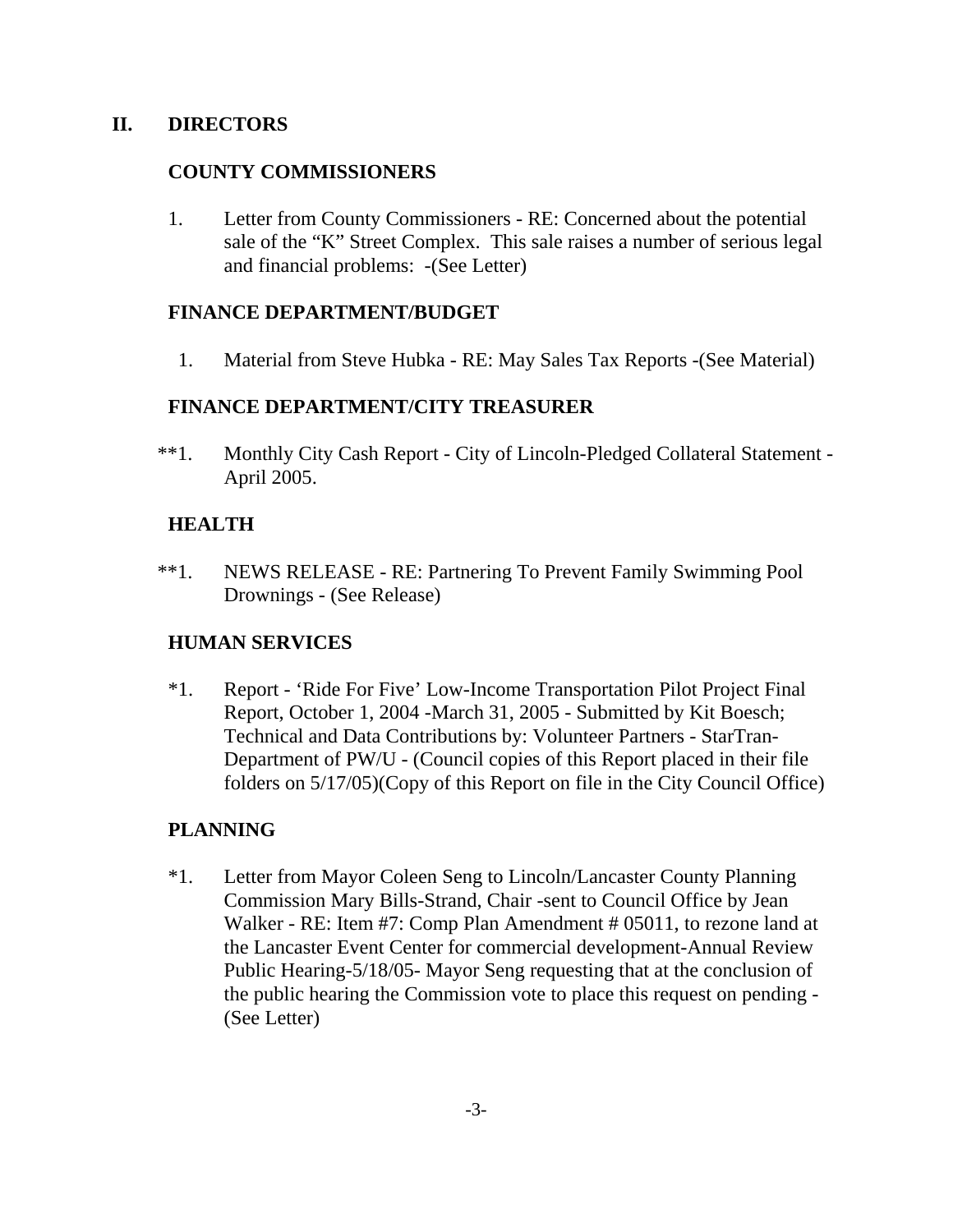- \*2. Response E-Mail from Marvin Krout to Peter Katt RE: SWAT Report Update – Is Rome Burning? - (See E-Mail)
- \*3. Letter from Brian Will to Dr. R. Samuel Bryant RE: Piester Addition Final Plat #05017 - Generally located at South  $80<sup>th</sup>$  Street & Preserve Lane -(See Letter)
- \*4. Letter from Becky Horner to Brian D. Carstens, Brian D. Carstens & Associates - RE: Flat Iron Crossing Addition Final Plat #04139-Generally located at N. 33<sup>rd</sup> and Apple Street - (See Letter)
- \*\*5. Planning Department Newsletter Issue #14 May 2005.
- \*\*6. E-Mail from Marvin Krout to Planning Commission Members- RE: Land use/rezoning along Salt Creek east of N.  $27<sup>th</sup>$  Street -(See E-Mail)
- \*\*7. Memo from Marvin Krout to Annette McRoy RE: Residential Development in Northwest Lincoln -(See Memo)

## **PLANNING COMMISSION FINAL ACTION .....**

- $*1.$  Special Permit #05021 (On-sale alcohol Ramos Pizza 2435 So.  $48<sup>th</sup>$ Street) Resolution No. PC-00925.
- \*2. Special Permit #05018 (Early Childhood Care Facility 2030 N.  $29<sup>th</sup>$  Street) Resolution No. PC-00924.
- 3. Preliminary Plat No. 05008 Eagleton Heights (N. 89<sup>th</sup> and Leighton Avenue) Resolution No. PC-00927.
- 4. Comprehensive Plan Conformance No. 05004 (Conservation Easement West of South 38<sup>th</sup> Street and south of Pine Lake Road) Resolution No. PC-00926.
- 5. Special Permit No. 05022 DENIED (Rock crusher to recycle concrete and asphalt - 3900 Industrial Avenue)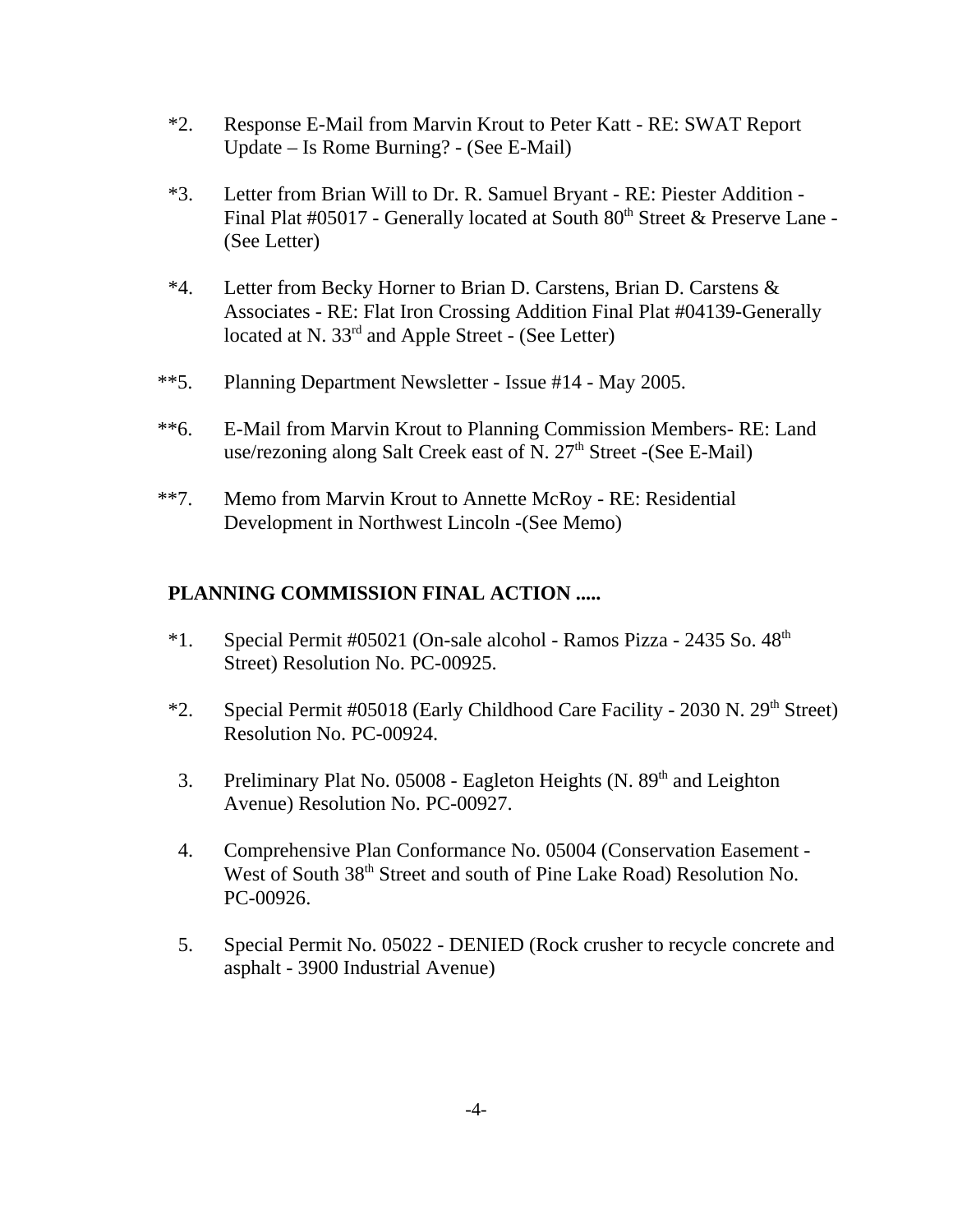### **PUBLIC WORKS & UTILITIES**

- \*1. Public Works & Utilities ADVISORY RE: Sidewalk Repair Advisory-Project #702167 -(See Advisory)
- 2. Public Works & Utilities ADVISORY RE: Water District #1193 -(See Advisory)
- 3. Public Works & Utilities ADVISORY RE: Traffic Rehabilitation Projects  $-46<sup>th</sup>$ ,  $48<sup>th</sup>$  & Adams Project #701787 -(See Advisory)
- 4. Public Works & Utilities ADVISORY RE: Harris Overpass-Project 701781 -(See Advisory)

## **URBAN DEVELOPMENT**

1. Material from Wynn S. Hjernstad, Community Development Manager to Community Development Task Force Members - RE: Drafts of the 2005- 2009 Strategic Plan and the 2005 Action Plan-(Council copies placed in their file folders on 5/31/05)(FYI: Both of these documents will be discussed at the June 2nd Community Development Task Force Meeting) (Copy of this Material on file in the City Council Office.)

## **III. CITY CLERK**

## **IV. COUNCIL**

## **A. COUNCIL REQUESTS/CORRESPONDENCE**

### **JON CAMP**

- \*\*1. 2-Response Letters from Jim Tompsett, Public Works/Engineering Services; & Patricia Waegli, Violations Bureau to Erv Rung - RE: Meter Number E6 on  $12<sup>th</sup>$  between "O" & "N", not crediting you with the full time - (See Letters)
- \*\*2. E-Mail from Larry Keiter to Jon Camp RE: The Wal-Mart public hearing (See E-Mail)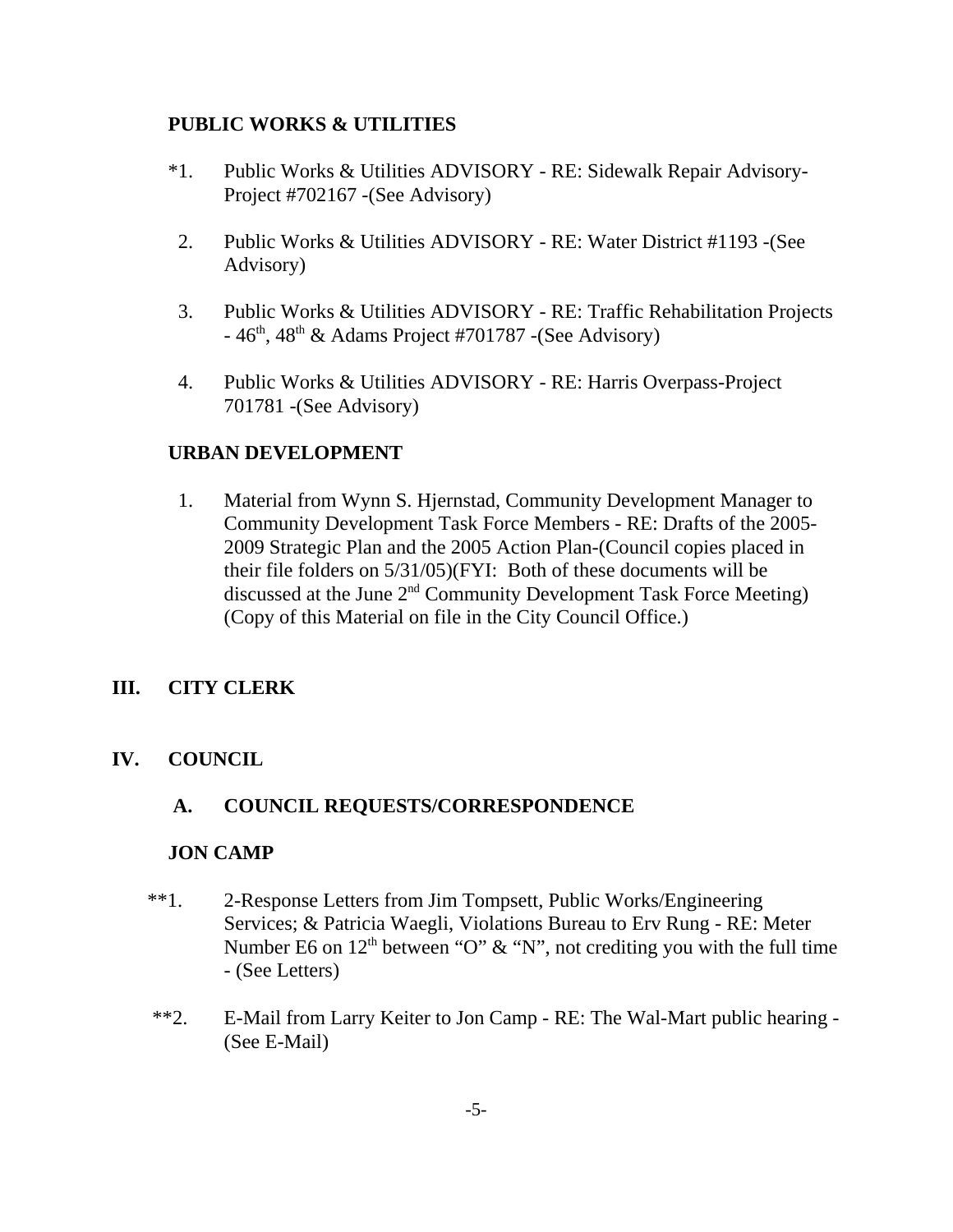## **ANNETTE McROY**

1. Request to Lynn Johnson, Parks & Recreation Director - RE: Skateboard Park in NW Lincoln - (RFI#165 - 5/05/05)

## **PATTE NEWMAN**

1. Request to <del>Don Taute, Personnel/ Bill Kostner, Risk Management</del> - RE: Concerned that his insurance company was being over-charged for a Dec. 3, 2004 accident in the East Campus area - (RFI#35 - 5/16/05).— **1.) SEE RESPONSE FROM BILL KOSTNER, RISK MANAGER & DON TAUTE, PERSONNEL DIRECTOR RECEIVED ON RFI#35 -6/02/05.** 

## **KEN SVOBODA**

\*\*1. E-Mail from Darrell Podany to Ken Svoboda - RE: Omaha.com Story -(See E-Mail)

## **TERRY WERNER**

1. Request to Personnel Department - RE: 'M' class employees - (RFI#143 - 5/02/05)

## **V. MISCELLANEOUS**

- \*1. E-Mail from Jennifer Augstums RE: Closing swimming pools -(See E-Mail)
- \*2. E-Mail from Rachel Larson RE: Support for North Hills Comp Plan Amendment #05005 -(See E-Mail)
- \*3. E-Mail from Kay Fleig RE: Closing swimming pools -(See E-Mail)
- \*4. E-Mail from Kathy Rico RE: Closing swimming pools -(See E-Mail)
- \*5. E-Mail from Diane Stewart RE: Support for North Hills Comp Plan Amendment #05005 -(See E-Mail)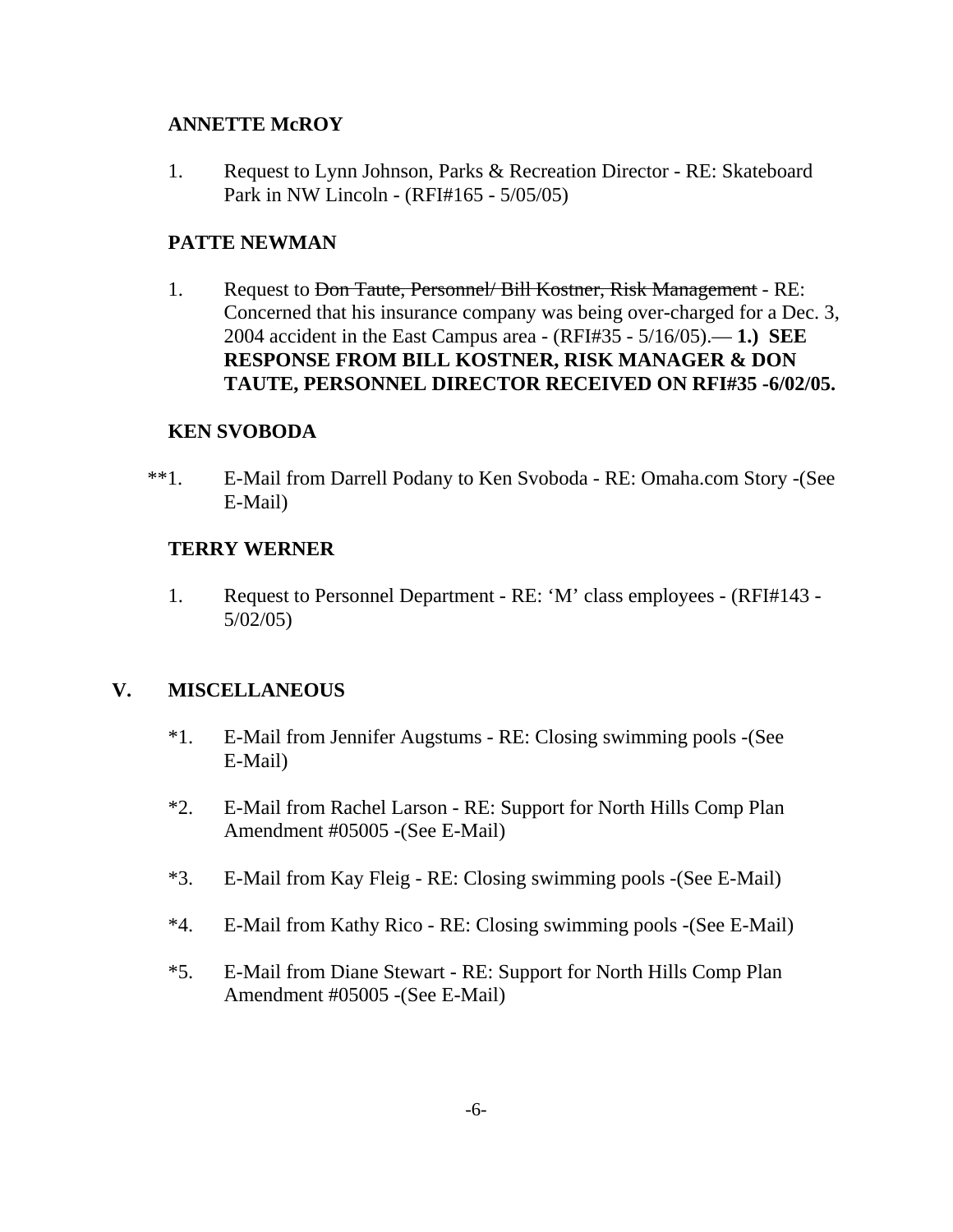- \*6. Letter from Annabelle Neemann RE: The Hartland Home Development located between North  $14<sup>th</sup>$  & 7<sup>th</sup> Street, Fletcher Ave. to Humphrey Ave. -(See Letter)
- \*7. Letter from John & Alene Holt RE: Why won't the City approve the use of a resin sleeve for the use of private homeowners?- (See Letter)
- \*8. Letter from Denise & Larry Maack & family RE: Proposal of the Annexation #05006; Change of Zone #05024, from AG Agricultural to R-3 Residential; Special Permit #05015, Hartland's Garden Valley Community Unit Plan; and Street and Alley Vacation #05002 on property generally located at N.14th Street and Humphrey Avenue -(See Letter)
- \*9. Letter from Bruce Spilker RE: Annexation #05006; Change of Zone #05024, From AG Agricultural to R-3 Residential; Special Permit #05015, Hartland's Garden Valley Community Unit Plan; and Street and Alley Vacation #05002, on property generally located at N.  $14<sup>th</sup>$  Street and Humphrey Avenue -(See Letter)
- \*10. Letter from Keith Spilker RE: Annexation #05006; Change of Zone #05024; Special Permit #05015, Hartland's Garden Valley Community Unit Plan; and Street and Alley Vacation #05002 at N. 14th Street & Humphrey Avenue-(See Letter)
- \*11. Note Card from Ruth Mussmann RE: Opposed to the Wal-Mart at  $84<sup>th</sup> \&$ Adams -(See Note Card)
- \*12. E-Mail with attached Letter from Todd Wicken RE: Comprehensive Plan Amendment #05012 -(See E-Mail & Letter)
- \*13. E-Mail from William J. Rogers Jr. RE: Support for North Hills Comp Plan Amendment #05005 -(See E-Mail)
- \*14. E-Mail from Eric Larson RE: Support for North Hills Comp Plan Amendment #05005 -(See E-Mail)
- \*15. 6 E-Mail's from James Takacs; Citizen; Karin Kotschwar, Lincoln Neighborhood Alliance; Maurice Titsworth; Ronell Titsworth; Coby Mach, LIBA; - RE: Supports North Hills Comprehensive Amendment - (See E-Mail's)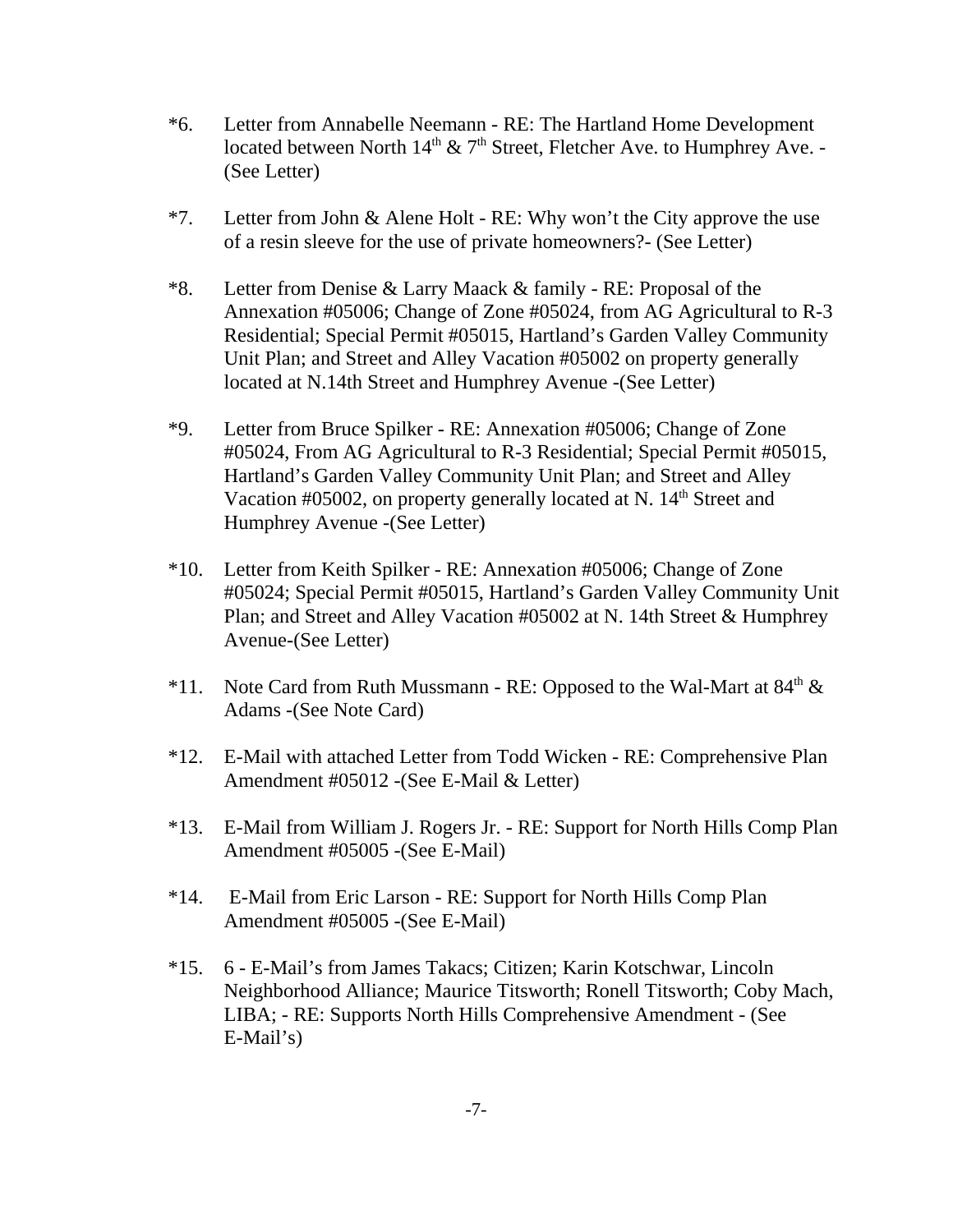- \*16. E-Mail from Thomas Varner RE: Support for North Hills Comp Plan Amendment #05005 -(See E-Mail)
- \*17. 5 -E-Mail's from John Brown II; Brian Jackson; Mark Kenne; Michael Wittrock; Christina Wittrock; - RE: Support for North Hills Comp Plan Amendment #05005 -(See E-Mail's)
- \*18. 3 -E-Mail's from Lori Ann Pippitt; Michael Archer; Karon Harris; RE: North Hills Comp Plan Amendment #05005 & Comp Plan Amendment #05012 -(See E-Mail's)
- \*19. Faxed Petition with 11 signatures RE: Opposed to the construction of the Wal-Mart at  $84<sup>th</sup>$  & Adams -(See Petition)
- \*20. Letter from Shelley Eitel RE: Please don't turn down the low-income transportation for people with handicaps -(See Letter)
- \*21. Letter & Material from Neal Grummert, Twisted Steele Inc. D.B.A. Lazzari's - RE: Our application for a sidewalk café - we were denied by the Sidewalk Café Committee and we are appealing this denial in front of the City Council on Monday, May 23rd - (See Material)
- \*22. E-Mail from Carol Brown RE: Economic Development/Tourism -(See E-Mail)
- \*23. Letter RE: "Global Oil Production" -(See Letter)
- \*\*24. E-Mail from Richard & Rae Geier RE:  $70<sup>th</sup>$  & Old Cheney fire debris -(See E-Mail)
- \*\*25. 2 -E-Mail's from Roger Yant; & Keith Ernst; RE: Wal-Mart plan at  $84<sup>th</sup>$  & Adams -(See E-Mail's)
- \*\*26. E-Mail from Bob Hampton RE: 'K' Street Complex -(See E-Mail)
- \*\*27. Letter from Tim Van Boening RE: The 'Ride For Five' program -(See Letter)
	- 28. E-Mail from Ernst Bekkering, Ph.D. RE: Smoking ban -(See E-Mail)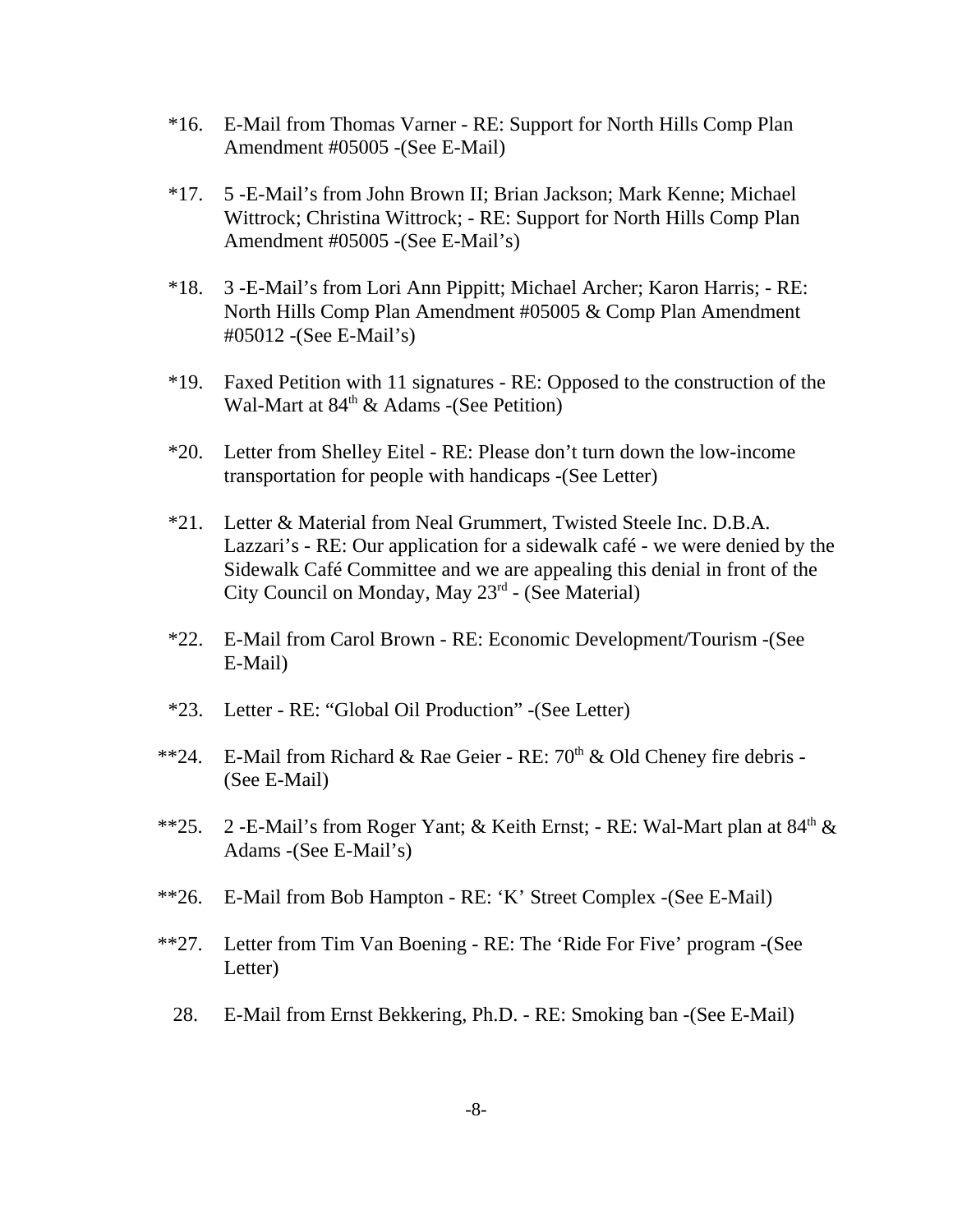- 29. Letter from Richard L. Schmeling, President, ProRail Nebraska, Inc. RE: Proposed Arena and Convention Center -(See Letter)
- 30. Media Release from Lori Vrtiska Seibel, Executive Director, Community Health Endowment of Lincoln - RE: Community Health Endowment Announces Micro-Project Funding Awards -(See Release)
- 31. E-Mail from Dwain & Carol Leonhardt, Country Meadows Homeowners RE: OPPOSED to Apple's Way development plan -(See E-Mail)
- 32. E-Mail from Alan Hersch RE: Omaha paper editorial -(See E-Mail)
- 33. E-Mail from Tracy Renner RE: Schools (See E-Mail)
- 34. Letter from Thomas A. Green, Corresponding Secretary, Lancaster County Democratic Party - RE: The Lancaster County Democrat Central Committee has voted to remind Lincoln City Government to fully abide by and enforce our Lincoln City Code Chapter 2.18 Purchasing Division and the related Lincoln City Standard Specifications in their entirety. It is our concern that some of the contracts to repair and build sidewalks are not up to these specifications. - (See Letter)
- 35. Faxed Letter from Joy Wilder RE: Proposed Wal-Mart at 84<sup>th</sup> & Adams -(See Letter)

## **VI. ADJOURNMENT**

## **\*HELD OVER FROM MAY 23, 2005. \*\*HELD OVER FROM MAY 30, 2005.**

da060605/tjg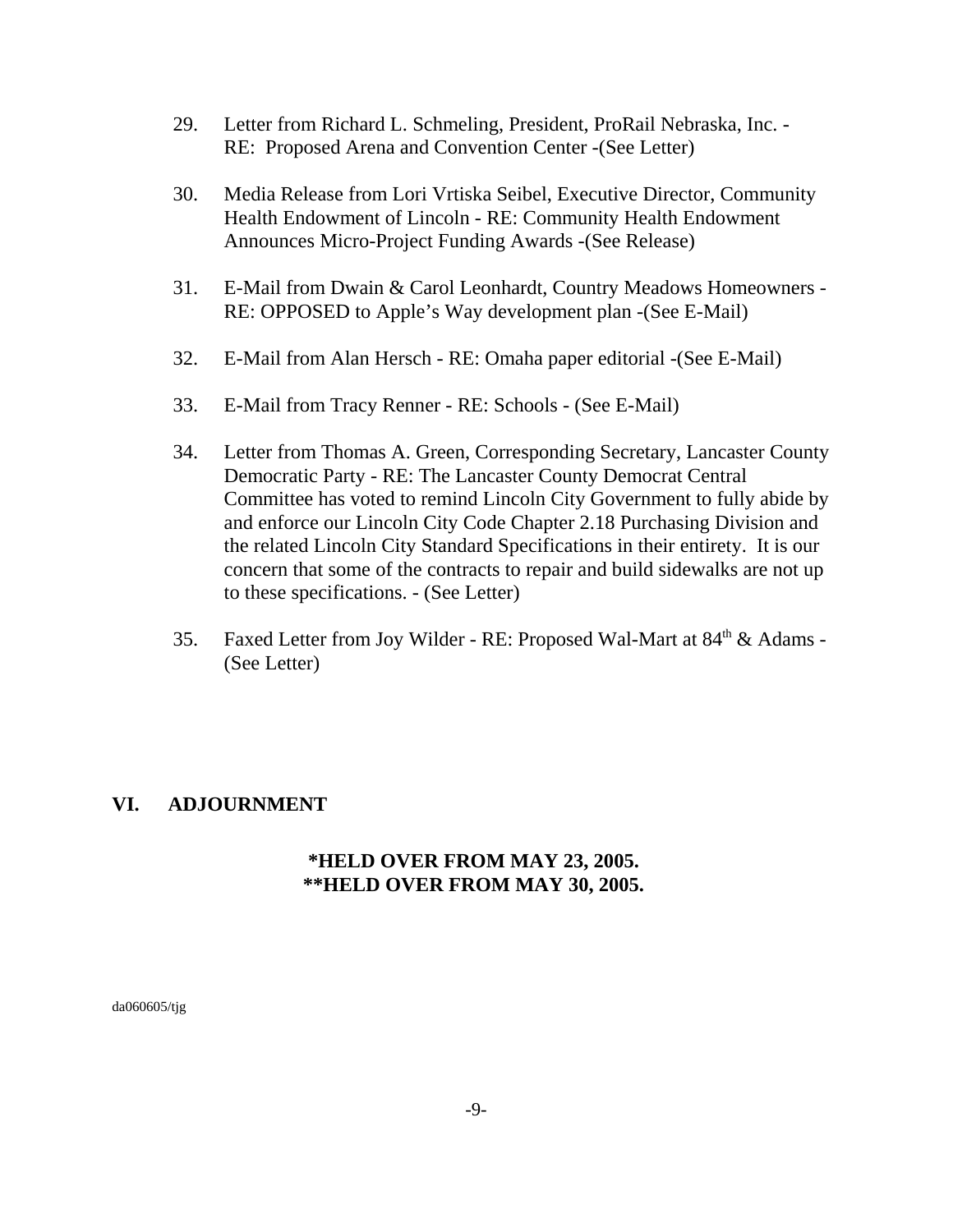#### **DIRECTORS' MEETING MINUTES MONDAY, JUNE 6, 2005 CONFERENCE ROOM 113**

**Council Members Present:** Ken Svoboda, Chair; Patte Newman, Vice-Chair; Jonathan Cook, Annette McRoy, Jon Camp, Robin Eschliman, Dan Marvin.

**Others Present:** Mayor Coleen Seng, Mark Bowen, Ann Harrell, Lin Quenzer, Rick Hoppe, Mayor's Office; City Clerk, Joan Ross; Rick Peo, Chief Assistant City Attorney; Directors and Department Heads; Tammy Grammer, City Council Staff; Shyann Forney, Senior Student from Rising City Public High School-shadowing Annette McRoy today; and Frank Delgado, Citizen.

### **I. MAYOR**

Mayor Coleen Seng commented Council had a heavy morning starting at 7:30 a.m., can you believe all the issues that they are required to know about. She asked Nicole (Fleck-Tooze) to send Council a map that was not handed out this morning which puts a name on every one of those tributaries because they really need to see where all those come into Salt Creek.

Mayor Coleen Seng called on Directors. Lynn Johnson (Parks & Recreation) stated it is the beginning of pool season so they opened the other 10 pools this weekend.

On Saturday at Noon they opened the new sprayground at Woods Park pool and the Mayor was there. He thinks that is going to be a wonderful addition to the facility.

Mr. Johnson reported on the NRD for Trails Day. On Saturday morning they celebrated a replacement of a historic bridge out at Lincoln Saline Wetlands by Capitol Beach. It was a nice event.

They are working with the Game & Parks Commission to dredge Bowling Lake and they are going to start draining Bowling Lake this week which is located at Northwest 48<sup>th</sup> Street on the north end. There has been a couple of news releases about it. They will have their staff out there making sure they are picking up the fish and stuff and they don't have any expense in that project beyond in time and staff time associated with it. They like Holmes Lake so much they are funding Bowling Lake. They are dredging it to clean the water up and make it deeper and there is a tributary that comes in from the west that actually does not run into the lake. So, right now all the water that comes into the lake is pumped out of Oak Creek and they are looking at running that tributary into the lake so it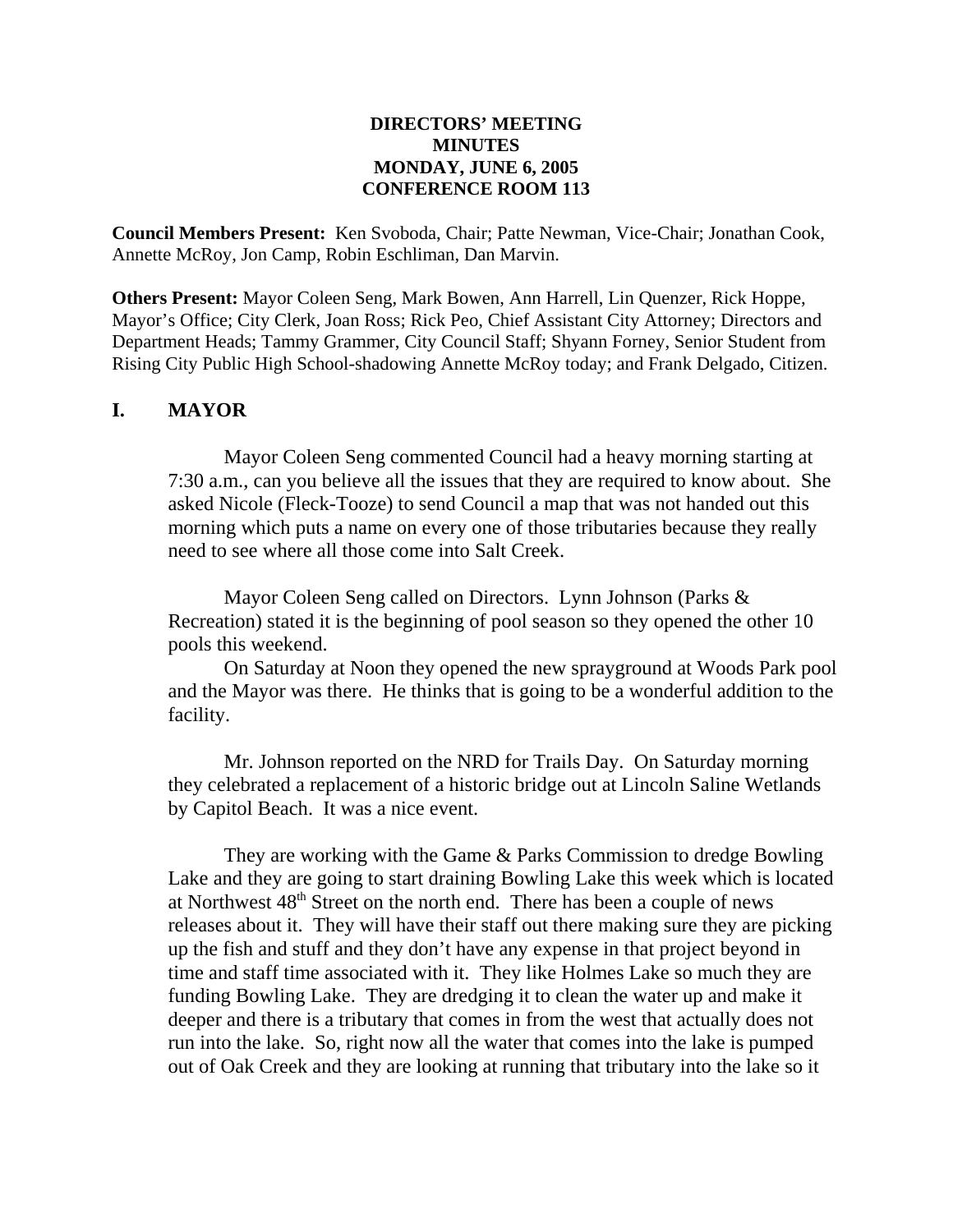will have its own direct water supply potentials as part of the project. It will probably be dry for the rest of the summer, it's not nearly as big as the Holmes Lake project, but it is probably going to take 6 to 8 months.

Police Chief Casady commented over the weekend they were quite busy. Baseball was big and getting bigger with the Super Regional coming in next week and they will do the same thing. They'll have a small detail going on, he's trying not to break their overtime bank. They had a big crowd and a lot of people around, also had a tornado warning right in the middle of the game on Saturday night.

They had four separate stabbing incidents which they will hear about it on the news tonight. One of the stabbings followed the shooting all the people involved in the shooting retired to Amigo's at  $14<sup>th</sup> \& ^\circ$  "O" Street at 1:40 a.m. They had to call every available Police Unit including the University Police to Amigo's Sunday morning because they had multiple fights that broke out there and two people were stabbed. One of the victims of the stabbing called her mom to come over and her mom came and beat up one of the guys. BryanLGH Medical Center West looked like a war zone about 2:30 a.m. Chief Casady commented so when you hear him ranting and raving about  $14<sup>th</sup> \& ^\circ$  "O" Street and the problems they have with cars downtown that is the reason why. What they experienced Sunday morning at  $14<sup>th</sup> \& ^{\circ}$  (O" Street kind of the aftermath of all the drinking. Fortunately no one critically injured, couple of people hospitalized, but everyone is going to recover and the shooter missed.

Karl Fredrickson reported that our parking garage at the Haymarket and the Iron Horse Lot were full, they charged \$3.00. Adding, they will do the same thing this weekend.

Mayor Seng stated she is going to be out of town on Friday, Saturday, Sunday and Monday so be prepared if they get calls from Doug Ahlberg. Mayor Seng commented Doug Ahlberg is always so calm and relaxed. Ms. McRoy commented Mr. Ahlberg will track you down.

\*1. NEWS ADVISORY & NEWS RELEASE - RE: CORRECTIONS: Construction On 84<sup>th</sup> Street Progressing South - The attached release was sent out Friday, May  $13<sup>th</sup>$ . We have three corrections to the previous release. The first two are indicated with capital letters: - (See Attached News Release for corrections). — NO COMMENTS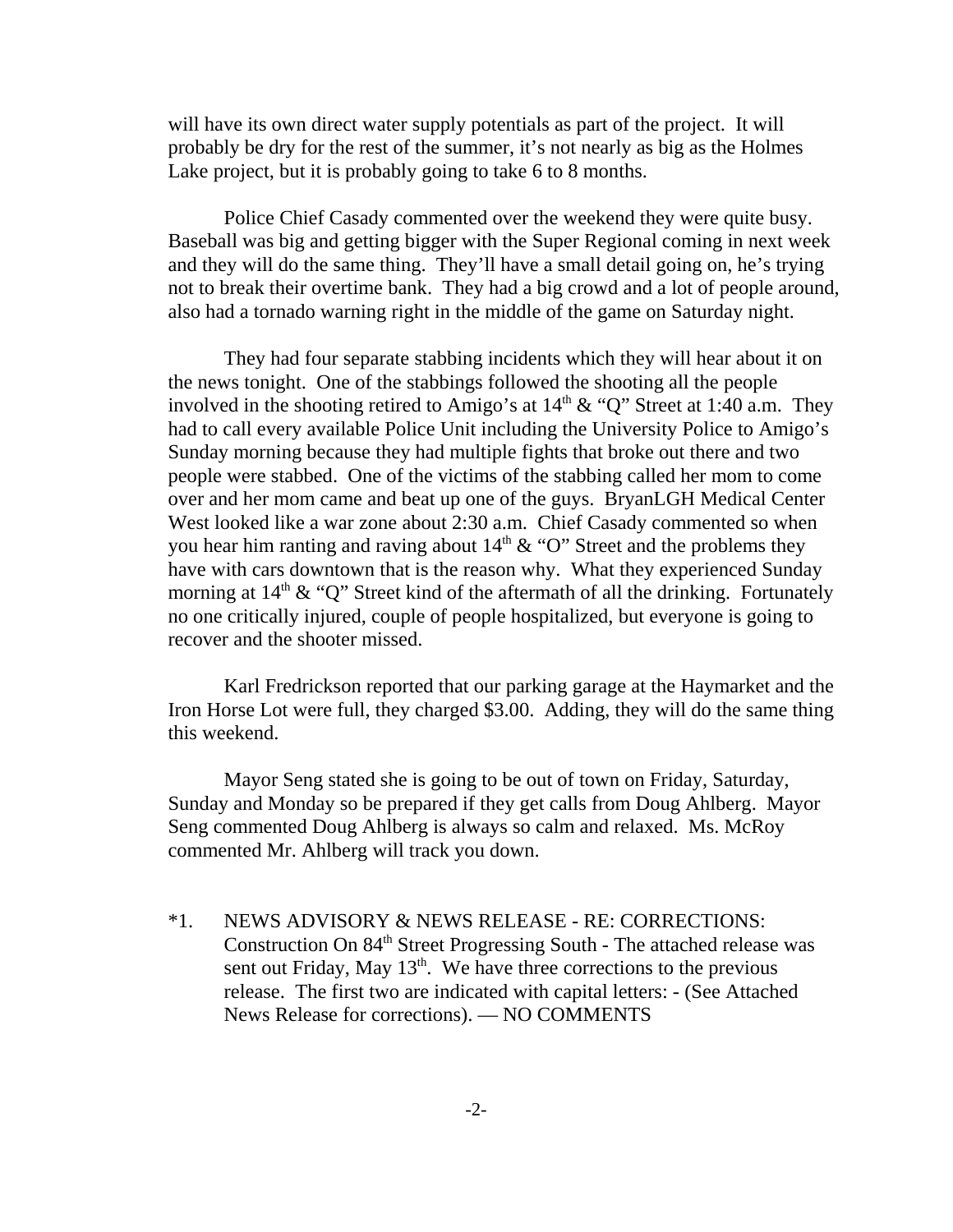- \*2. NEWS ADVISORY RE: Mayor Coleen Seng will have a news conference at 10:00 a.m. Thursday, May  $19<sup>th</sup>$  in the reception area outside the Mayor's Office -Topics will include the nomination for Planning Commission, the summer swimming pool schedule, and other topics -(See Advisory). — NO COMMENTS
- \*3. NEWS RELEASE RE: Seng Announces Progress on 48<sup>th</sup> and "O" Redevelopment. — NO COMMENTS
- \*4. NEWS RELEASE RE: Mayor Announces Winners Of Annual Water Conservation Art Contest. — NO COMMENTS
- \*5. NEWS RELEASE RE: Mayor Institutes Voluntary Watering Plan-Mayor calls for continued water conservation.— NO COMMENTS
- \*6. NEWS RELEASE RE: University Place Pool To Open For Holiday Weekend-Other pools and Woods "sprayground" to open June  $4<sup>th</sup>$ .  $\qquad$  [Lynn] Johnson mentioned the Woods Park sprayground opening earlier.] (See that discussion)
- \*7. NEWS RELEASE RE: Mayor Seng Nominates Esseks For Planning Commission. — NO COMMENTS
- \*8. NEWS RELEASE RE: Mayor Seng Receives Offer To Buy Surplus City Building. — NO COMMENTS
- \*9. NEWS RELEASE RE: Mayor Announces Events Facility Task Force. NO COMMENTS
- \*10. Washington Report May 13, 2005. NO COMMENTS
- \*\*11. NEWS ADVISORY RE: News conference at 2:30 p.m., Thursday, May 26<sup>th</sup> in the Mayor's Conference Room - Mayor Seng and Public Works officials will have an update on Wednesday's water main break, which has closed traffic on a portion of  $84<sup>th</sup>$  Street; also will discuss the City's theater policy, the Capital Humane Society announcement and activities planned for Memorial Day-(See Advisory). — NO COMMENTS
- \*\*12. Washington Report May 20, 2005. NO COMMENTS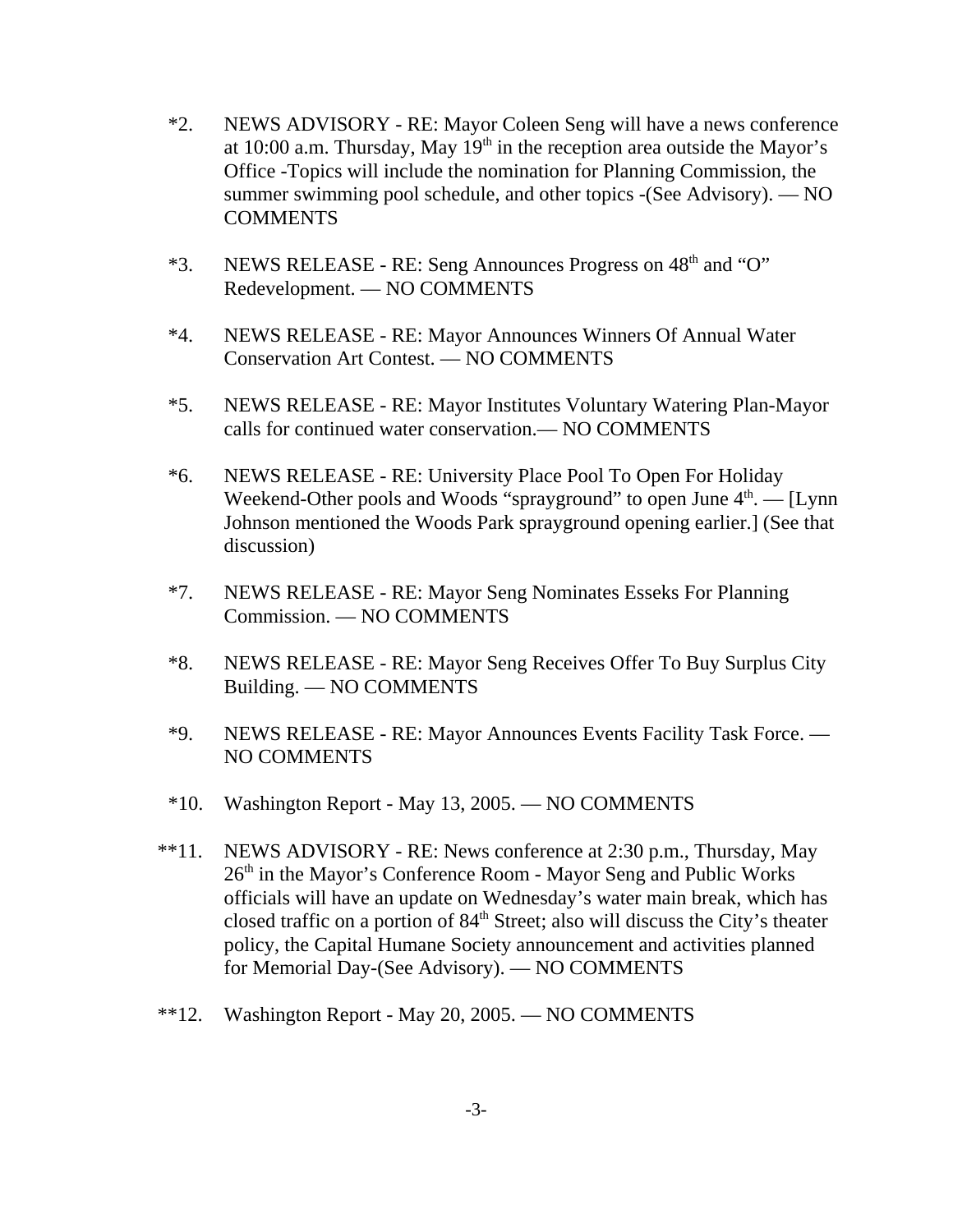- 13. NEWS RELEASE RE: Water Main Break To Close 84<sup>th</sup> Street Into Next Week. — NO COMMENTS
- 14. NEWS RELEASE RE: Mayor Supports Current Theater Policy As Balanced Success – B. Executive Summary of Findings. — NO COMMENTS
- 15. NEWS RELEASE RE: Mayor Says New Relationship With Humane Society Will Benefit Community. — NO COMMENTS
- 16. NEWS RELEASE RE: Mayor Calls For Moment Of Silence On Memorial Day. — NO COMMENTS
- 17. NEWS ADVISORY RE: Mayor Seng's Public Schedule Week of May 28 through June 3, 2005-Schedule subject to change. — NO COMMENTS
- 18. NEWS RELEASE RE: 40<sup>th</sup> Street Between Yankee Hill and San Mateo To Reopen Tuesday. — NO COMMENTS
- 19. NEWS ADVISORY RE: Mayor Seng & representatives of the NRD, City Public Works & Utilities and Parks & Rec. Departments will have a news conference at 10:00 a.m. Thursday, June  $2<sup>nd</sup>$  - (See Advisory). — NO **COMMENTS**
- 20. NEWS RELEASE RE: Grassland Purchase By Foundation Enhances Pioneers Park. — NO COMMENTS
- 21. NEWS RELEASE RE: City, NRD Honored For Floodplain Management. — NO COMMENTS
- 22. Washington Report May 27, 2005. NO COMMENTS

### **II. DIRECTORS**

### **COUNTY COMMISSIONERS**

1. Letter from County Commissioners - RE: Concerned about the potential sale of the "K" Street Complex. This sale raises a number of serious legal and financial problems: - (See Letter). — NO COMMENTS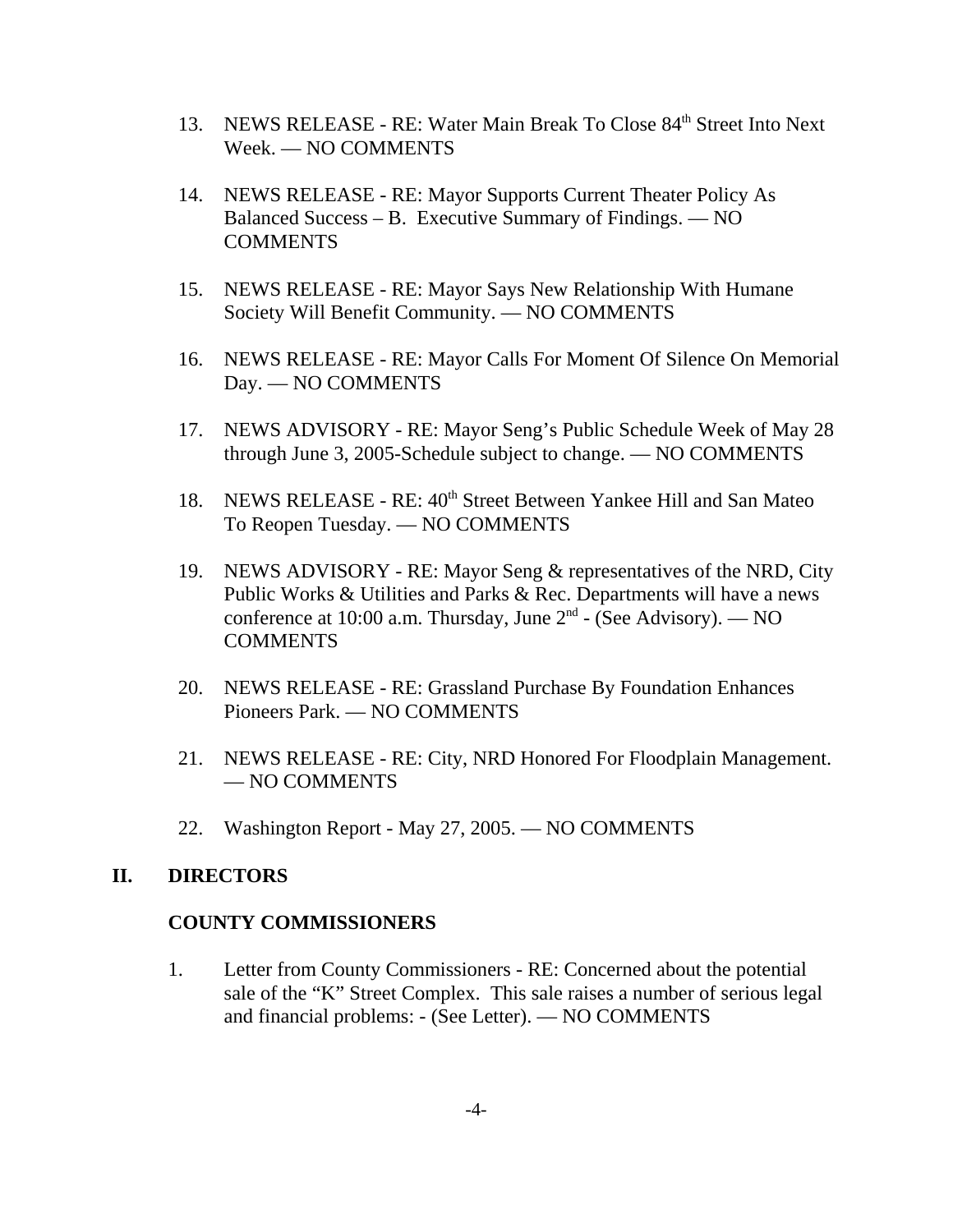### **FINANCE DEPARTMENT/BUDGET**

1. Material from Steve Hubka - RE: May Sales Tax Reports. — NO COMMENTS

### **FINANCE DEPARTMENT/CITY TREASURER**

 \*\*1. Monthly City Cash Report - City of Lincoln-Pledged Collateral Statement - April 2005. — NO COMMENTS

## **HEALTH**

\*\*1. NEWS RELEASE - RE: Partnering To Prevent Family Swimming Pool Drownings. — NO COMMENTS

## **HUMAN SERVICES**

\*1. Report - 'Ride For Five' Low-Income Transportation Pilot Project Final Report, October 1, 2004 -March 31, 2005 - Submitted by Kit Boesch; Technical and Data Contributions by: Volunteer Partners - StarTran-Department of PW/U - (Council copies of this Report placed in their file folders on 5/17/05)(Copy of this Report on file in the City Council Office). — NO COMMENTS

## **PLANNING**

- \*1. Letter from Mayor Coleen Seng to Lincoln/Lancaster County Planning Commission Mary Bills-Strand, Chair -sent to Council Office by Jean Walker - RE: Item #7: Comp Plan Amendment # 05011, to rezone land at the Lancaster Event Center for commercial development-Annual Review Public Hearing-5/18/05- Mayor Seng requesting that at the conclusion of the public hearing the Commission vote to place this request on pending - (See Letter). — NO COMMENTS
- \*2. Response E-Mail from Marvin Krout to Peter Katt RE: SWAT Report Update – Is Rome Burning? — NO COMMENTS
- \*3. Letter from Brian Will to Dr. R. Samuel Bryant RE: Piester Addition Final Plat  $\#05017$  - Generally located at South  $80<sup>th</sup>$  Street & Preserve Lane. — NO COMMENTS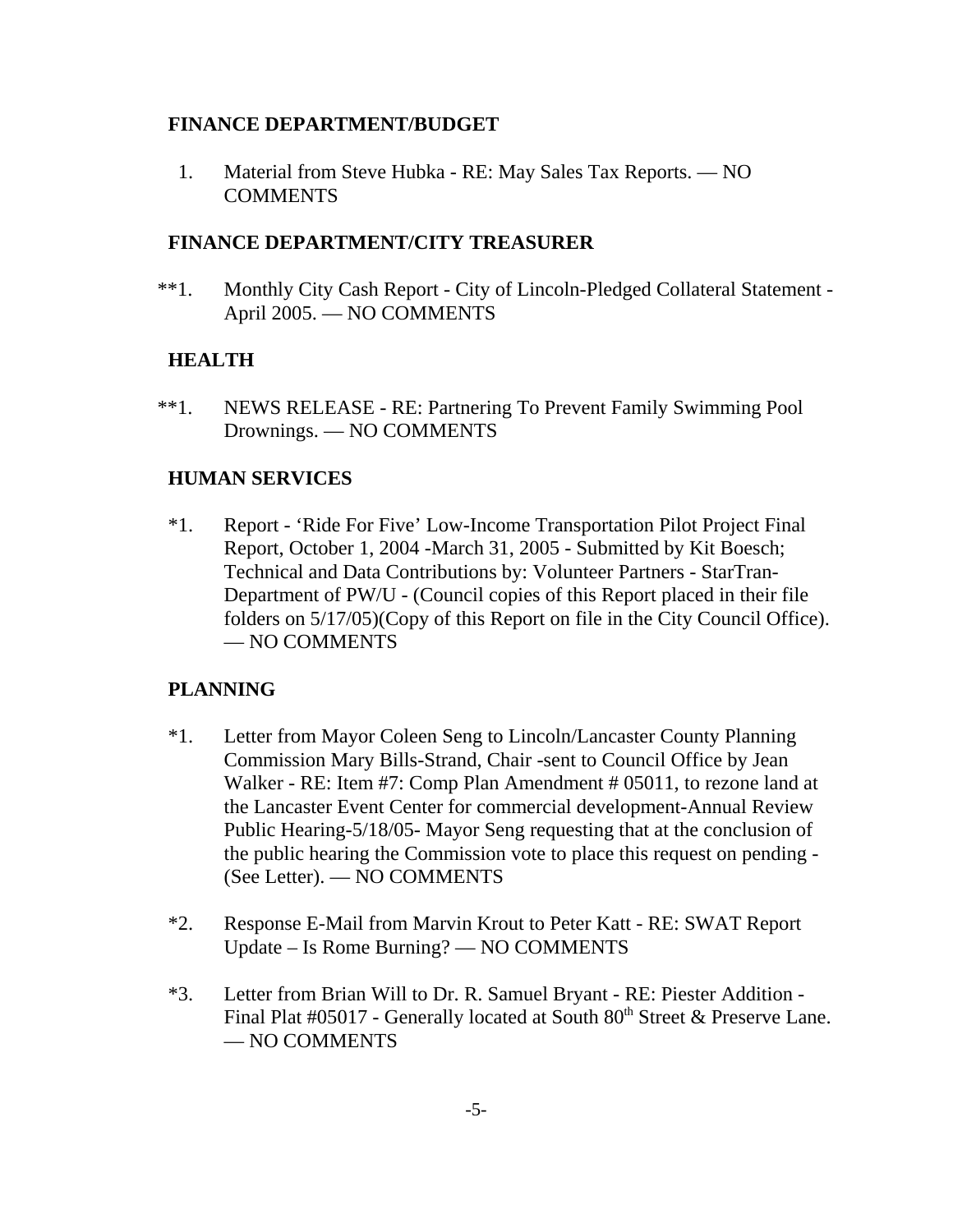- \*4. Letter from Becky Horner to Brian D. Carstens, Brian D. Carstens & Associates - RE: Flat Iron Crossing Addition Final Plat #04139-Generally located at N. 33<sup>rd</sup> and Apple Street. — NO COMMENTS
- \*\*5. Planning Department Newsletter Issue #14 May 2005. NO COMMENTS
- \*\*6. E-Mail from Marvin Krout to Planning Commission Members- RE: Land use/rezoning along Salt Creek east of N.  $27<sup>th</sup>$  Street. — NO COMMENTS
- \*\*7. Memo from Marvin Krout to Annette McRoy RE: Residential Development in Northwest Lincoln. — NO COMMENTS

## **PLANNING COMMISSION FINAL ACTION .....**

- \*1. Special Permit #05021 (On-sale alcohol Ramos Pizza 2435 So. 48<sup>th</sup> Street) Resolution No. PC-00925. — NO COMMENTS
- \*2. Special Permit #05018 (Early Childhood Care Facility 2030 N. 29<sup>th</sup> Street) Resolution No. PC-00924. — NO COMMENTS
- 3. Preliminary Plat No. 05008 Eagleton Heights  $(N. 89<sup>th</sup>$  and Leighton Avenue) Resolution No. PC-00927. — NO COMMENTS
- 4. Comprehensive Plan Conformance No. 05004 (Conservation Easement West of South 38<sup>th</sup> Street and south of Pine Lake Road) Resolution No. PC-00926. — NO COMMENTS
- 5. Special Permit No. 05022 DENIED (Rock crusher to recycle concrete and asphalt - 3900 Industrial Avenue). — NO COMMENTS

### **PUBLIC WORKS & UTILITIES**

- \*1. Public Works & Utilities ADVISORY RE: Sidewalk Repair Advisory-Project #702167 -(See Advisory). — NO COMMENTS
- 2. Public Works & Utilities ADVISORY RE: Water District #1193 -(See Advisory). — NO COMMENTS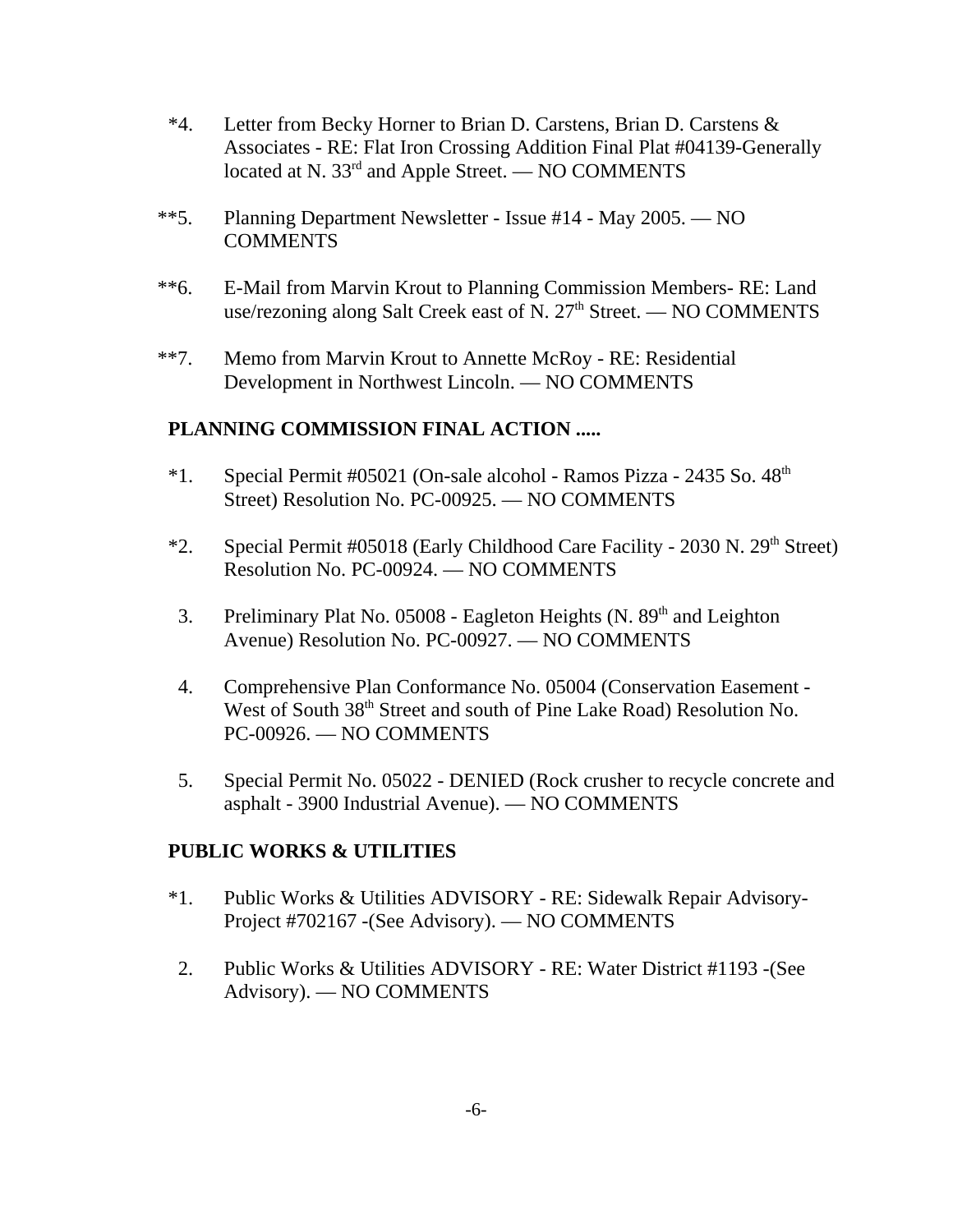- 3. Public Works & Utilities ADVISORY RE: Traffic Rehabilitation Projects  $-46<sup>th</sup>$ ,  $48<sup>th</sup>$  & Adams Project #701787 -(See Advisory). — NO **COMMENTS**
- 4. Public Works & Utilities ADVISORY RE: Harris Overpass-Project 701781 -(See Advisory). — NO COMMENTS

### **URBAN DEVELOPMENT**

1. Material from Wynn S. Hjernstad, Community Development Manager to Community Development Task Force Members - RE: Drafts of the 2005- 2009 Strategic Plan and the 2005 Action Plan-(Council copies placed in their file folders on 5/31/05)(FYI: Both of these documents will be discussed at the June 2nd Community Development Task Force Meeting) (Copy of this Material on file in the City Council Office.) — NO **COMMENTS** 

### **III. CITY CLERK**

City Clerk Joan Ross stated on their Agenda today under 'Public Hearing-Liquor Resolutions', Items 2 & 3 will be called together. *[Application of The Noodle Shop, Co.-Colorado, Inc. dba Noodles & Company for a Class I liquor license at 2801 Pine Lake Road; & Manager application of Christopher F. Dakin for The Noodle Shop, Co.-Colorado, Inc. dba Noodles & Company at 2801 Pine Lake Road.]* 

Items 8 & 9 under 'Public Hearing-Ordinances-2nd Reading & Associated Resolutions' will be called together. *[05R-110, Comp. Plan Amendment No. 04010 - Amending the 2025 Lincoln/Lancaster County Comprehensive Plan to change the land use designation from Urban Residential to Commercial on approximately 39.13 acres generally located at S. 60th Street and Highway 2.; & 05-60, Change of Zone 05026 - Application of Apple's Way and Uno Properties for a change of zone from AG Agricultural District to R-1 Residential and B-2 Planned Neighborhood Business District, with a Planned Unit Development District designation, for development of approximately 32 dwelling units and 235,000 sq. ft. of commercial floor area, on property generally located at S. 66th Street and Highway 2.]*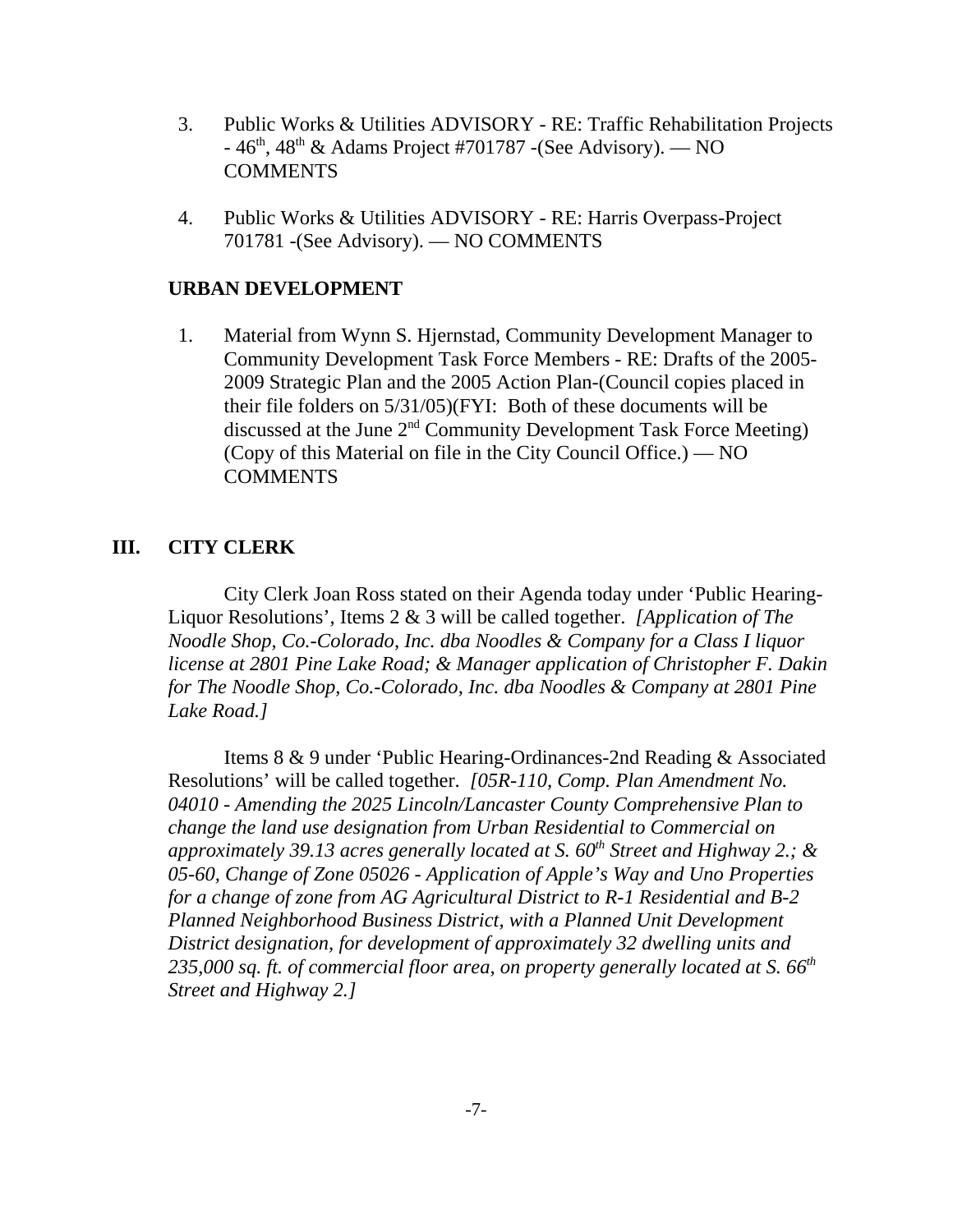For Item 60, she handed out to Council a Resolution that was a corrected version. Noting, the corrected Resolution was on the Internet Agenda and it was not introduced so they don't need a substitute or anything. It is just to give them the correct one as it is today. *[05R-115, Accepting the report of new and pending claims against the City and approving disposition of claims set forth for the period of May 16-31, 2005.]* 

The 'Miscellaneous Referrals Sheet' very routine items. The Lincoln Water and Wastewater System Recapitulation of Daily Cash Receipts for May 2005; Report of Telecommunications Occupation Tax; and Report from City Treasurer for Franchise Fees from the Time Werner Cable for the Quarter ending March 23, 2005.

#### **IV. COUNCIL**

### **A. COUNCIL REQUESTS/CORRESPONDENCE**

#### **JON CAMP**

- \*\*1. 2-Response Letters from Jim Tompsett, Public Works/Engineering Services; & Patricia Waegli, Violations Bureau to Erv Rung - RE: Meter Number E6 on  $12<sup>th</sup>$  between "O" & "N", not crediting you with the full time - (See Letters). — NO COMMENTS
- \*\*2. E-Mail from Larry Keiter to Jon Camp RE: The Wal-Mart public hearing- (See E-Mail). — NO COMMENTS

Mr. Camp thanked Building & Safety. They had a sign issue on South  $70<sup>th</sup>$  Street and Mike (Merwick) and his staff did a fabulous job of figuring it out. He really appreciates it.

#### **ANNETTE McROY**

1. Request to Lynn Johnson, Parks & Recreation Director - RE: Skateboard Park in NW Lincoln - (RFI#165 - 5/05/05). — Ms. McRoy reported the skateboard park meeting went very well which she will talk to Council more about that later. Ms. McRoy stated to Tammy Grammer this Request For Information (#165) can be removed from the Agenda. Ms. Grammer stated okay.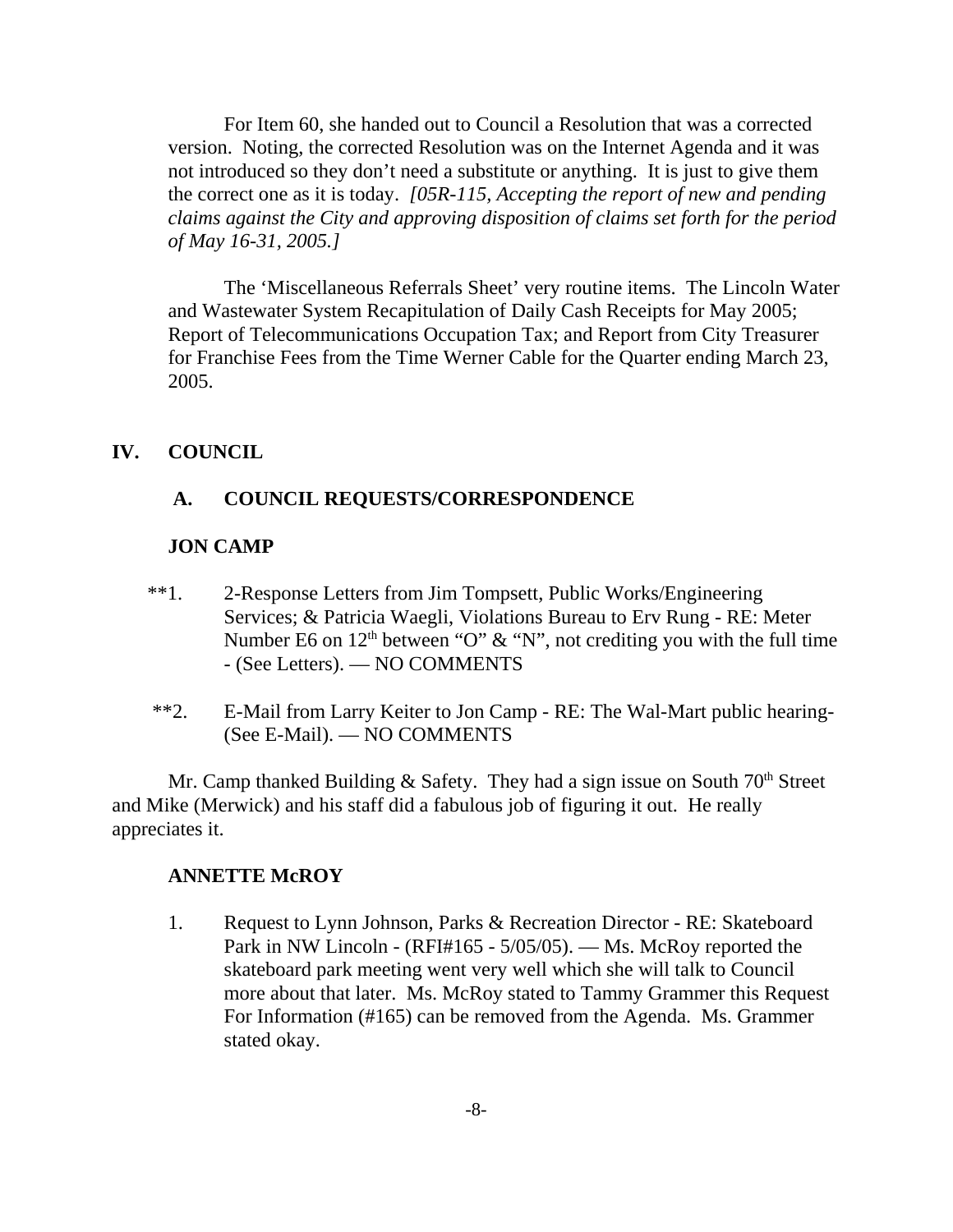Ms. McRoy introduced Shyann Forney to everyone. Ms. Forney is a student that has been shadowing her today, she is a senior at Rising City High School. Her principal asked if she could hang out with the Lincoln City Council today and so she started with them at 7:30 a.m. this morning. Everyone welcomed Shyann.

#### **DAN MARVIN - NO COMMENTS**

#### **PATTE NEWMAN - NO FURTHER COMMENTS**

1. Request to <del>Don Taute, Personnel/ Bill Kostner, Risk Management</del> - RE: Concerned that his insurance company was being over-charged for a Dec. 3, 2004 accident in the East Campus area - (RFI#35 - 5/16/05).— **1.) SEE RESPONSE FROM BILL KOSTNER, RISK MANAGER & DON TAUTE, PERSONNEL DIRECTOR RECEIVED ON RFI#35 -6/02/05. —** Ms. Newman stated this Request For Information (#35) can be removed from the Agenda. Ms. Newman commented she was sorry to hear that the constituent who called kind of beat up on a City employee and she was not real pleased about it. This was just a request to kind of specify how the City and LES breaks down the time. She 'thanked' Personnel and Risk Management for the response.

#### **ROBIN ESCHLIMAN - NO COMMENTS**

### **JONATHAN COOK -**

Mr. Cook stated he received a phone call from a guy who is upset about the current Taxi Service. He says the policy of the taxi companies is to go out and pick up at Wal-Mart before they will pick up anybody from a bar downtown. He also complained about the policy, where the Police may ticket taxi's that stop and pickup people in the driving lanes. So, this gentleman wants to set up a Taxi Service and says he has some people who want to help him and wants to set up a Taxi Service just to pickup people at bars and charge a flat rate. He wants to know how to go about doing this. Who is in charge of that area and who could give him a call to at least let him know what the law is on it. Don Taute replied the State Public Service Commission.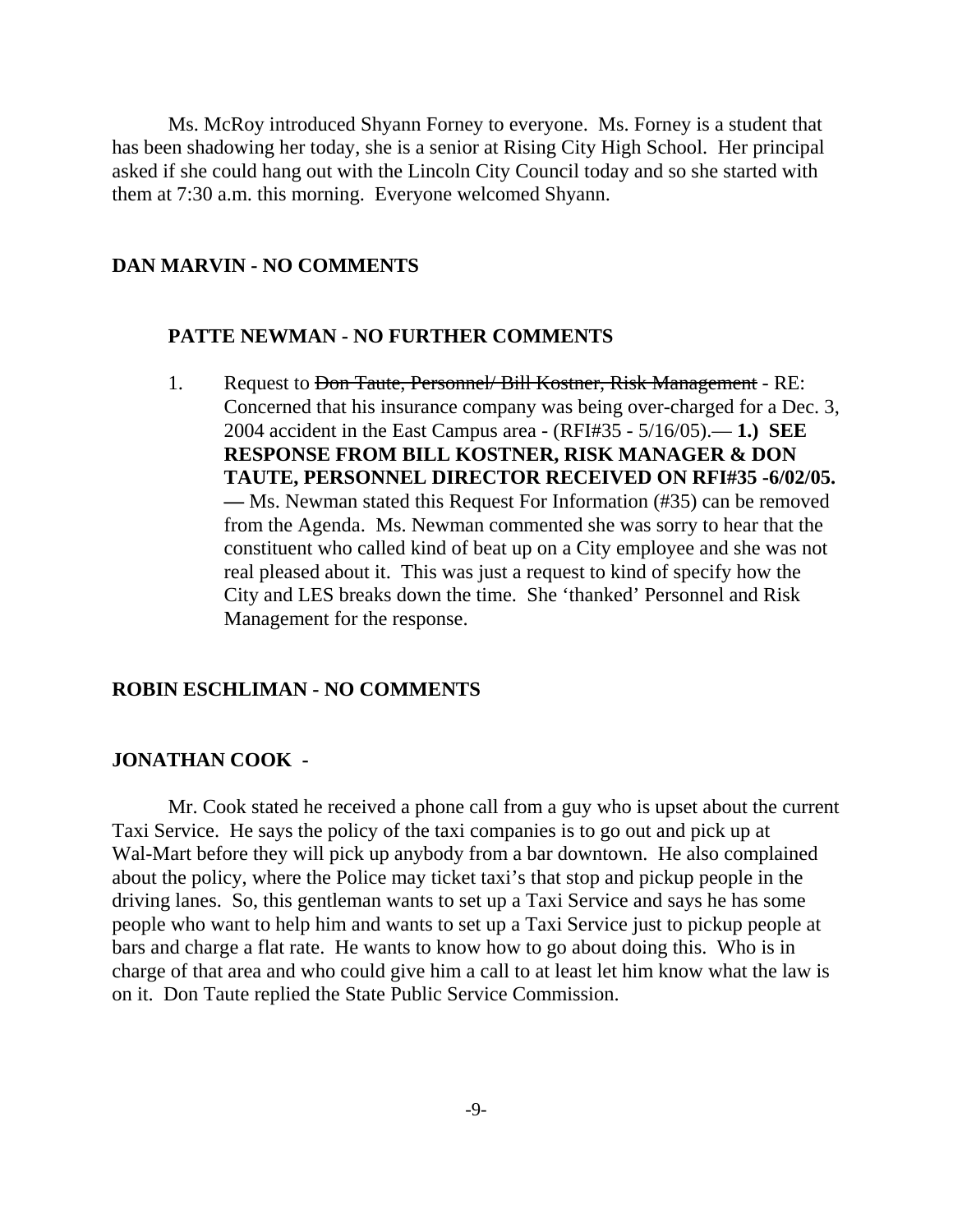He talked to Lynn Johnson about the Coddington & West Van Dorn issue because it is on their Agenda today. At the Parks & Recreation Advisory Board Meeting there was discussion of the land surrounding the corner and how they might be trying to figuring out what to do for tree plantings along there long-term. Their suggestions was planting trees ahead of time and maybe moving the lilac bushes, but they did not really come to any conclusion with property owners to what future would hold there and then they would provide some money. But, he thinks there needs to be consistency along that entire stretch both on Coddington and down Van Dorn. If they're able on our property to plant trees ahead of time back behind the existing trees that by the time they get out there it is going to be a while before any work is done on Van Dorn. So, by the time they get to those trees they could be sizable and he would like that to be consistent down to the corner and [inaudible] could they have some kind of an easement put across the property that would allow the City than to go in and do all of that stretch both down Coddington and Van Dorn. Mr. Cook commented Lynn (Johnson) was going to check into it Lynn Johnson stated he doesn't have any progress on it and apologized, he can see if they can put something together. Mr. Cook stated okay, he doesn't know how the applicant would feel about holding up the approval to have that discussion, but maybe they will check with the applicant to see if they are willing to have a discussion over the next week. Mr. Johnson said he will do some checking on it. The other thing is they do have in the code the ability to establish a street tree easement [inaudible]. Mr. Johnson commented he'll see if he can get a hold of the applicant and also talk to the Law Department before 1:30 p.m. to see if they can get something worked out.

#### **KEN SVOBODA**

Mr. Svoboda stated he would like to pass onto all the Department Heads, thankyou and have them thank all of their employees who worked so closely with the Haymarket Park last weekend and this up coming weekend.

\*\*1. E-Mail from Darrell Podany to Ken Svoboda - RE: Omaha.com Story -(See E-Mail). — Mr. Svoboda stated to Tammy Grammer this item can be removed from the Agenda. Ms. Grammer stated okay.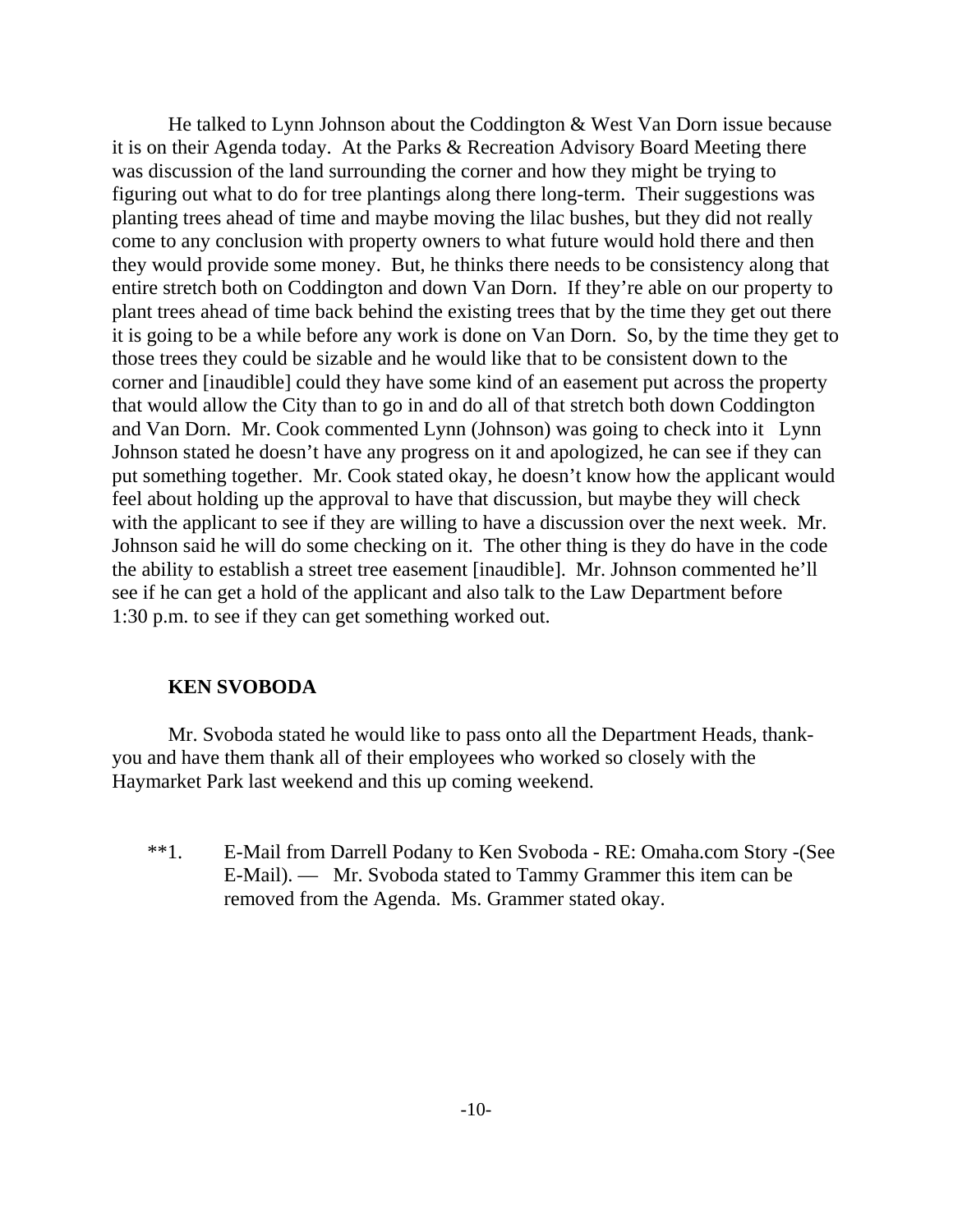### **TERRY WERNER**

1. Request to Personnel Department - RE: 'M' class employees - (RFI#143 - 5/02/05). — Mr. Svoboda commented he assumes Terry's (Werner) request can be removed, he thinks this question has been asked many-many times. Don Taute replied yes, he thinks so too. Ms. Newman stated was there new information that he asked for or was it the same. Mr. Taute replied he asked about supervisors. Ms. Newman commented you broke that down already. Mr. Taute stated he has given them a break down on the different classes, but if they're talking about Supervisory employees that would be very difficult to do. Mr. Svoboda stated to Tammy Grammer that she can go ahead and remove this item from the Agenda. Ms. Grammer stated okay.

## **V. MISCELLANEOUS**

- \*1. E-Mail from Jennifer Augstums RE: Closing swimming pools. NO COMMENTS
- \*2. E-Mail from Rachel Larson RE: Support for North Hills Comp Plan Amendment #05005. — NO COMMENTS
- \*3. E-Mail from Kay Fleig RE: Closing swimming pools. NO **COMMENTS**
- \*4. E-Mail from Kathy Rico RE: Closing swimming pools. NO **COMMENTS**
- \*5. E-Mail from Diane Stewart RE: Support for North Hills Comp Plan Amendment #05005. — NO COMMENTS
- \*6. Letter from Annabelle Neemann RE: The Hartland Home Development located between North  $14<sup>th</sup>$  & 7<sup>th</sup> Street, Fletcher Ave. to Humphrey Ave. — NO COMMENTS
- \*7. Letter from John & Alene Holt RE: Why won't the City approve the use of a resin sleeve for the use of private homeowners? — NO COMMENTS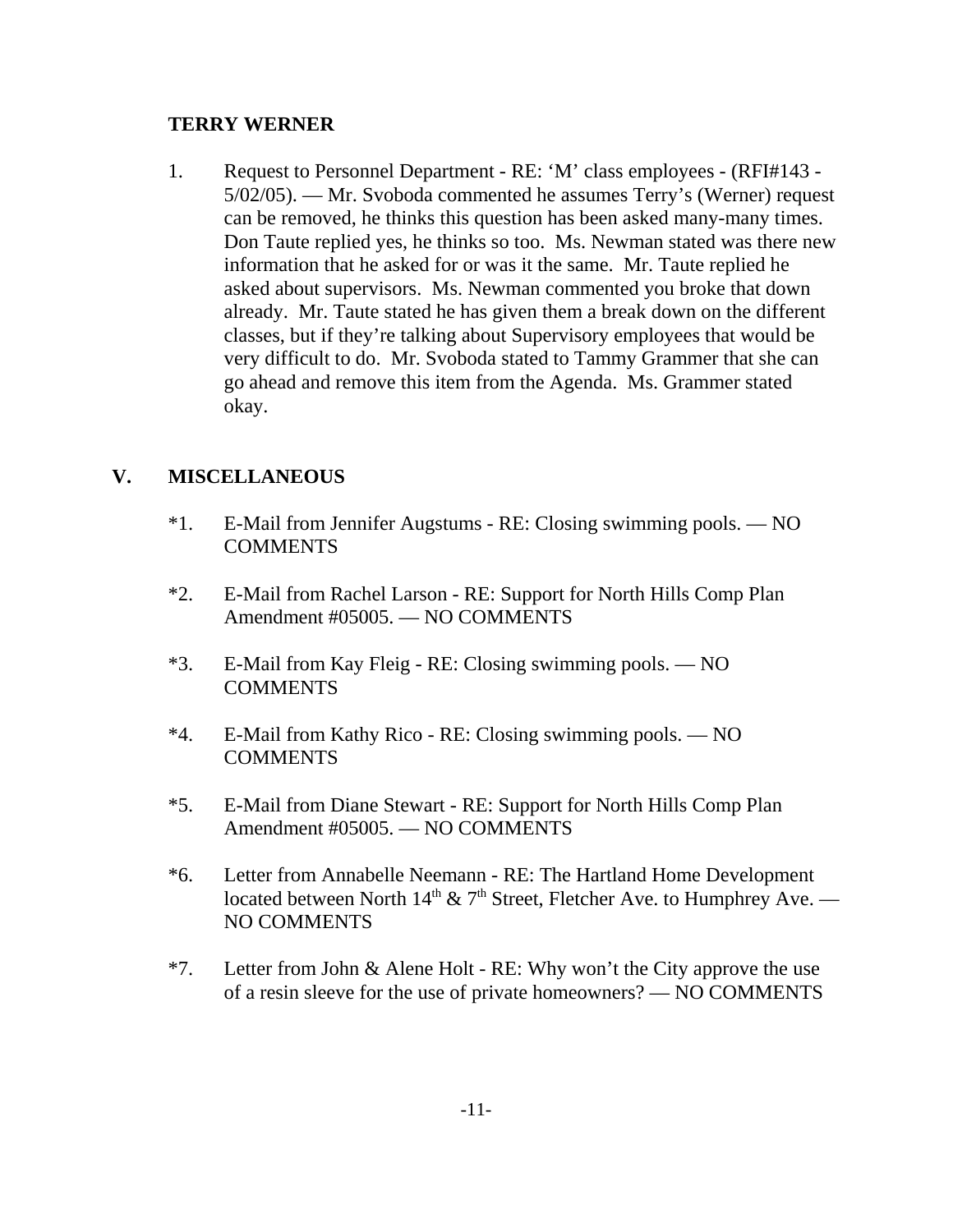- \*8. Letter from Denise & Larry Maack & family RE: Proposal of the Annexation #05006; Change of Zone #05024, from AG Agricultural to R-3 Residential; Special Permit #05015, Hartland's Garden Valley Community Unit Plan; and Street and Alley Vacation #05002 on property generally located at N.14th Street and Humphrey Avenue. — NO COMMENTS
- \*9. Letter from Bruce Spilker RE: Annexation #05006; Change of Zone #05024, From AG Agricultural to R-3 Residential; Special Permit #05015, Hartland's Garden Valley Community Unit Plan; and Street and Alley Vacation #05002, on property generally located at N.  $14<sup>th</sup>$  Street and Humphrey Avenue. — NO COMMENTS
- \*10. Letter from Keith Spilker RE: Annexation #05006; Change of Zone #05024; Special Permit #05015, Hartland's Garden Valley Community Unit Plan; and Street and Alley Vacation #05002 at N. 14th Street & Humphrey Avenue. — NO COMMENTS
- \*11. Note Card from Ruth Mussmann RE: Opposed to the Wal-Mart at  $84<sup>th</sup> \&$ Adams. — NO COMMENTS
- \*12. E-Mail with attached Letter from Todd Wicken RE: Comprehensive Plan Amendment #05012. — NO COMMENTS
- \*13. E-Mail from William J. Rogers Jr. RE: Support for North Hills Comp Plan Amendment #05005. — NO COMMENTS
- \*14. E-Mail from Eric Larson RE: Support for North Hills Comp Plan Amendment #05005. — NO COMMENTS
- \*15. 6 E-Mail's from James Takacs; Citizen; Karin Kotschwar, Lincoln Neighborhood Alliance; Maurice Titsworth; Ronell Titsworth; Coby Mach, LIBA; - RE: Supports North Hills Comprehensive Amendment. — NO COMMENTS
- \*16. E-Mail from Thomas Varner RE: Support for North Hills Comp Plan Amendment #05005. — NO COMMENTS
- \*17. 5 -E-Mail's from John Brown II; Brian Jackson; Mark Kenne; Michael Wittrock; Christina Wittrock; - RE: Support for North Hills Comp Plan Amendment #05005. — NO COMMENTS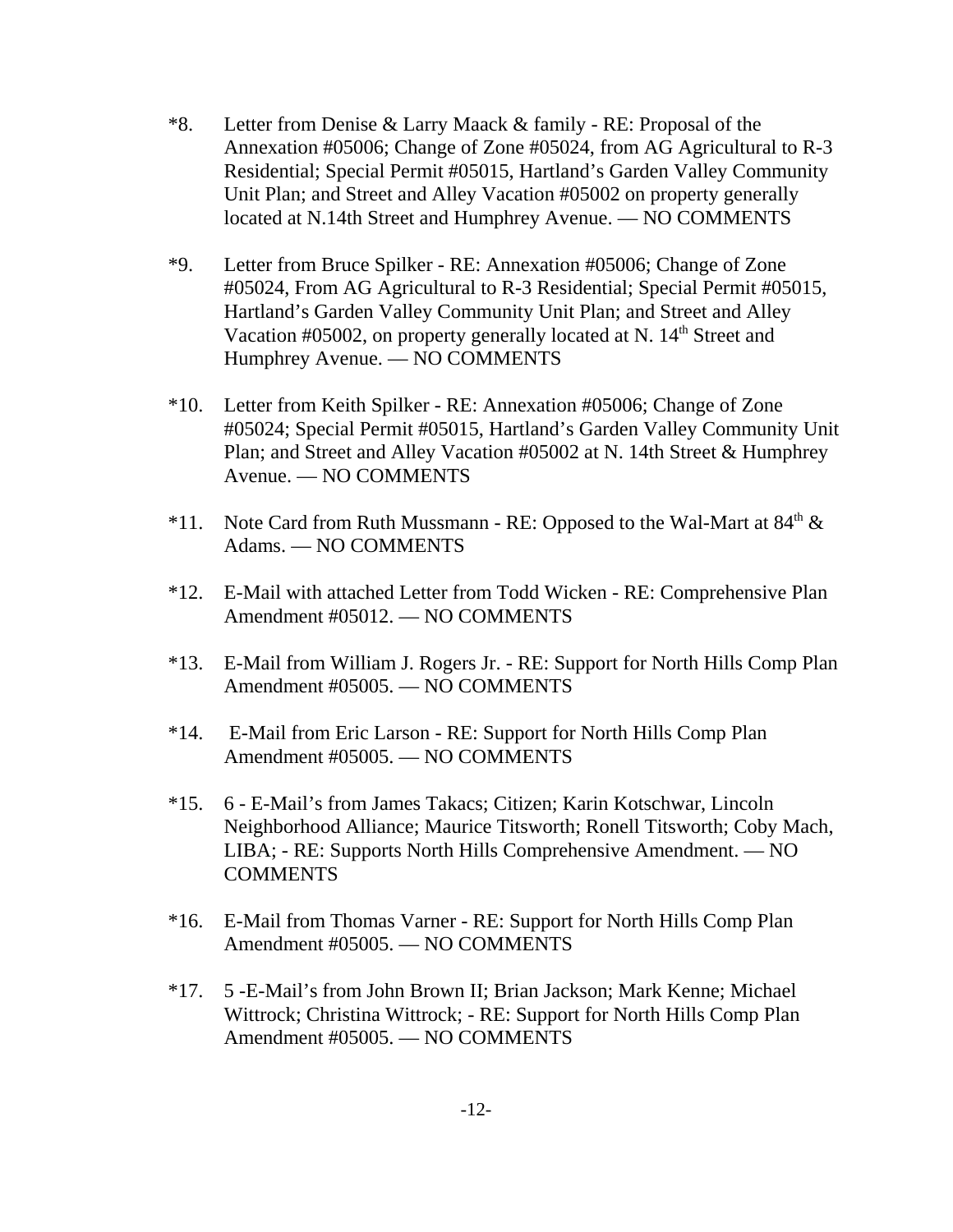- \*18. 3 -E-Mail's from Lori Ann Pippitt; Michael Archer; Karon Harris; RE: North Hills Comp Plan Amendment #05005 & Comp Plan Amendment #05012. — NO COMMENTS
- \*19. Faxed Petition with 11 signatures RE: Opposed to the construction of the Wal-Mart at 84<sup>th</sup> & Adams -(See Petition). — NO COMMENTS
- \*20. Letter from Shelley Eitel RE: Please don't turn down the low-income transportation for people with handicaps. — NO COMMENTS
- \*21. Letter & Material from Neal Grummert, Twisted Steele Inc. D.B.A. Lazzari's - RE: Our application for a sidewalk café - we were denied by the Sidewalk Café Committee and we are appealing this denial in front of the City Council on Monday, May 23rd - (See Material). — NO COMMENTS
- \*22. E-Mail from Carol Brown RE: Economic Development/Tourism. NO COMMENTS
- \*23. Letter RE: "Global Oil Production". NO COMMENTS
- \*\*24. E-Mail from Richard & Rae Geier RE:  $70<sup>th</sup>$  & Old Cheney fire debris. NO COMMENTS
- \*\*25. 2 -E-Mail's from Roger Yant; & Keith Ernst; RE: Wal-Mart plan at  $84<sup>th</sup>$  & Adams. — NO COMMENTS
- \*\*26. E-Mail from Bob Hampton RE: 'K' Street Complex. NO COMMENTS
- \*\*27. Letter from Tim Van Boening RE: The 'Ride For Five' program. NO COMMENTS
	- 28. E-Mail from Ernst Bekkering, Ph.D. RE: Smoking ban. NO **COMMENTS**
	- 29. Letter from Richard L. Schmeling, President, ProRail Nebraska, Inc. RE: Proposed Arena and Convention Center. — NO COMMENTS
	- 30. Media Release from Lori Vrtiska Seibel, Executive Director, Community Health Endowment of Lincoln - RE: Community Health Endowment Announces Micro-Project Funding Awards. — NO COMMENTS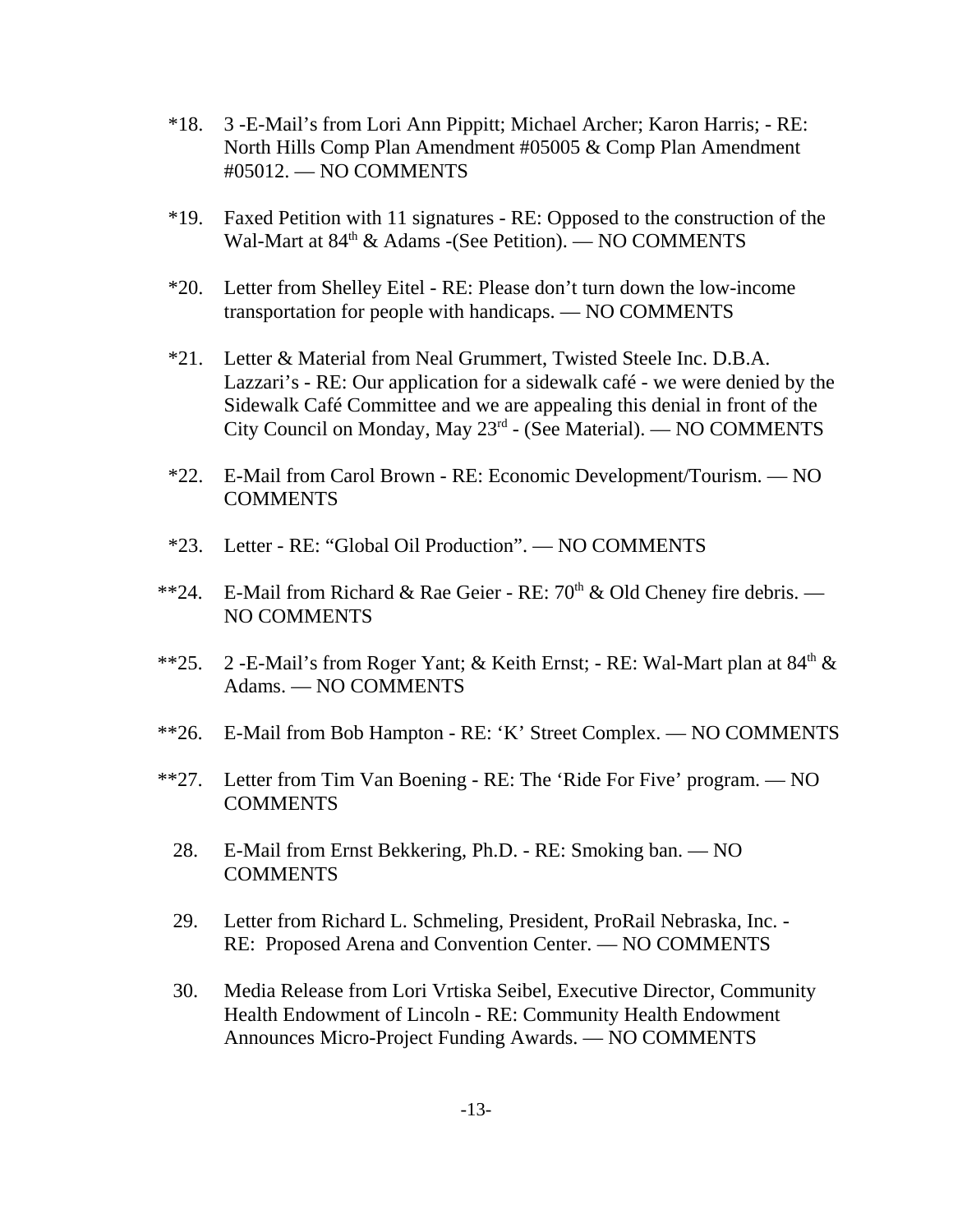- 31. E-Mail from Dwain & Carol Leonhardt, Country Meadows Homeowners RE: OPPOSED to Apple's Way development plan. — NO COMMENTS
- 32. E-Mail from Alan Hersch RE: Omaha paper editorial. NO COMMENTS
- 33. E-Mail from Tracy Renner RE: Schools. NO COMMENTS
- 34. Letter from Thomas A. Green, Corresponding Secretary, Lancaster County Democratic Party - RE: The Lancaster County Democrat Central Committee has voted to remind Lincoln City Government to fully abide by and enforce our Lincoln City Code Chapter 2.18 Purchasing Division and the related Lincoln City Standard Specifications in their entirety. It is our concern that some of the contracts to repair and build sidewalks are not up to these specifications. — NO COMMENTS
- 35. Faxed Letter from Joy Wilder RE: Proposed Wal-Mart at 84<sup>th</sup> & Adams. — NO COMMENTS

# **ADDENDUM -(For June 6th)**

## **I. MAYOR**

- 1. NEWS RELEASE RE: City Garages and Lots, Haymarket Offer Parking Alternatives For NCAA Regional Baseball Fans. — NO COMMENTS
- 2. NEWS ADVISORY RE: Mayor Seng's Public Schedule Week of June 4 through June 10, 2005-Schedule subject to change -(See Advisory). — NO COMMENTS
- 3. NEWS RELEASE RE: Public Invited To Downtown Lincoln Master Plan "Community Update" Session. — NO COMMENTS

## **II. CITY CLERK - NONE**